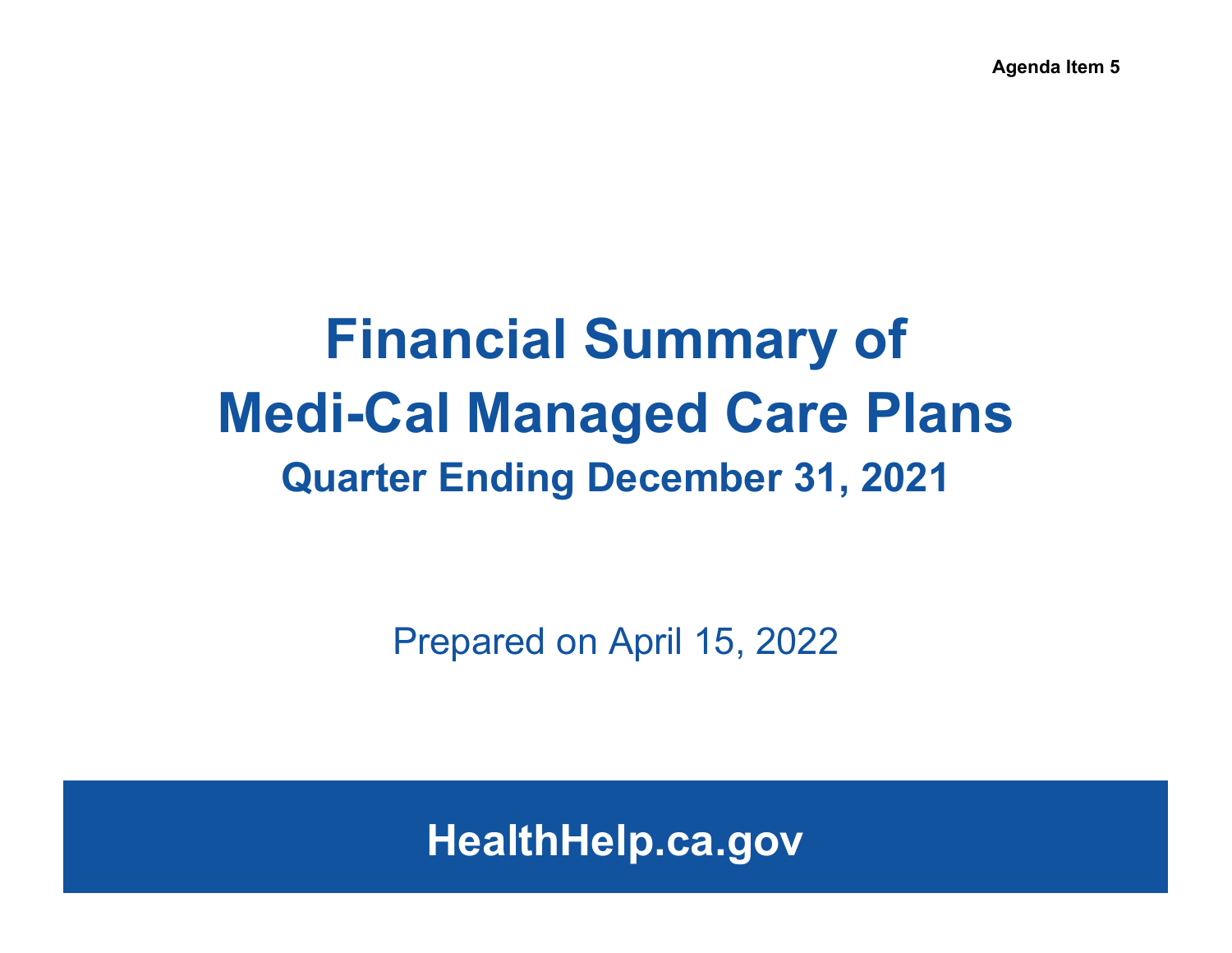# **Agenda Item 5**

# **Table of Contents**

|                |                                                                         | <b>Page Number</b> |
|----------------|-------------------------------------------------------------------------|--------------------|
| $\mathbf{I}$ . | Overview                                                                | 1                  |
| Ш.             | <b>Summary of Findings</b>                                              | $\overline{2}$     |
| III.           | Local Initiative Health Plans (LIs)                                     |                    |
|                | A. Highlights                                                           | 3                  |
|                | <b>B. Enrollment Trends</b>                                             | 5                  |
|                | C. Financial Trends                                                     | 8                  |
| IV.            | County Organized Health Systems (COHS)                                  |                    |
|                | A. Highlights                                                           | 13                 |
|                | <b>B.</b> Enrollment Trends                                             | 15                 |
|                | C. Financial Trends                                                     | 18                 |
| V.             | Non-Governmental Medi-Cal Plans (NGMs)                                  |                    |
|                | A. Highlights                                                           | 23                 |
|                | <b>B.</b> Enrollment Trends                                             | 26                 |
|                | C. Financial Trends                                                     | 29                 |
| VI.            | Conclusion                                                              | 34                 |
| VII.           | Appendix A - All LI Plan Counties Served, Medi-Cal Enrollment and TNE   | 35                 |
| VIII.          | Appendix B - All COHS Plan Counties Served, Medi-Cal Enrollment and TNE | 35                 |
| IX.            | Appendix C – All NGM Plan Counties Served, Medi-Cal Enrollment and TNE  | 36                 |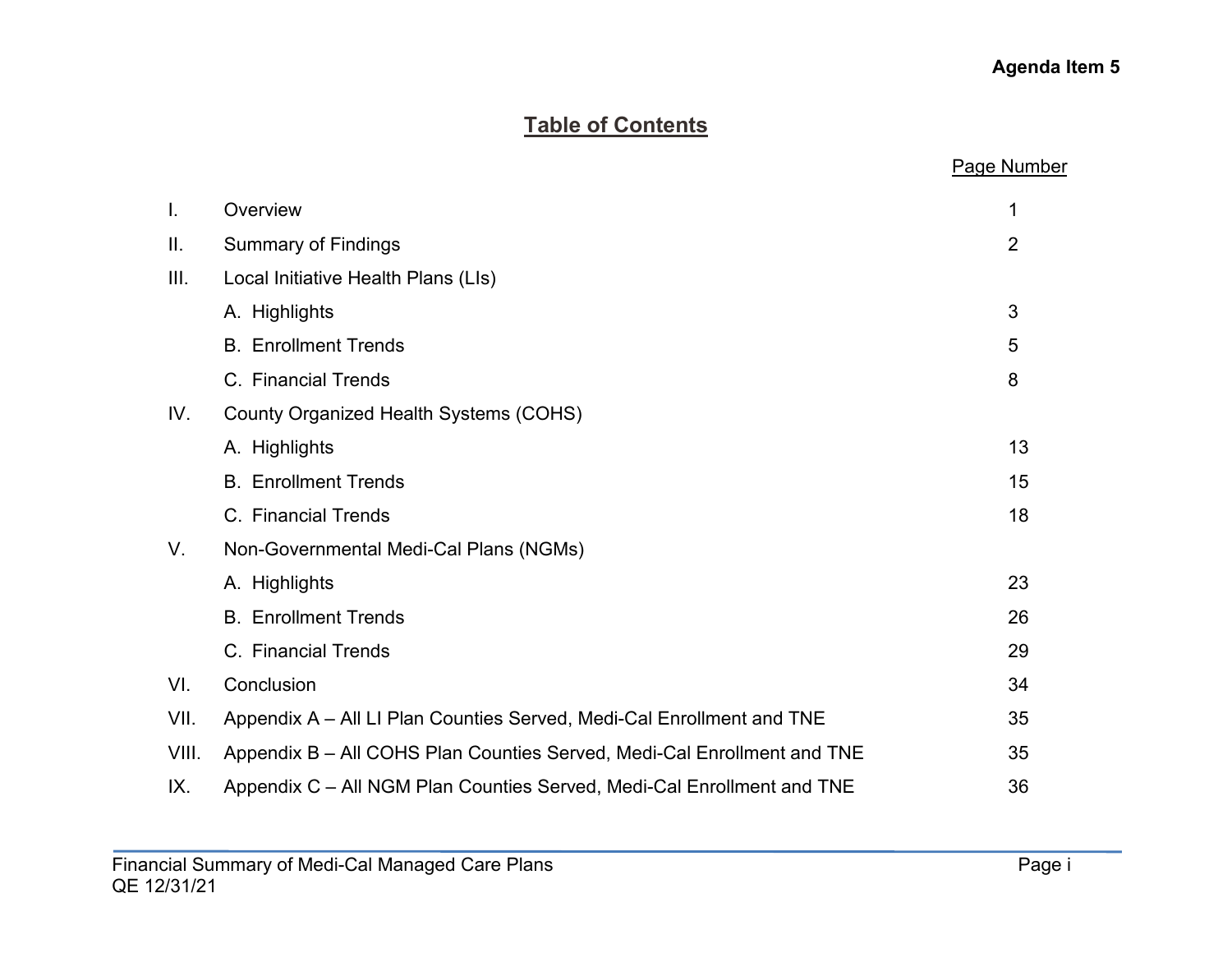# <span id="page-2-0"></span>**I. Overview**

Medi-Cal, California's Medicaid program, provides high quality, accessible, and cost-effective health care through managed care delivery systems. There are two main Medi-Cal systems administered by the Department of Health Care Services (DHCS) for the delivery of medical services to Medi-Cal beneficiaries: fee-for-service Medi-Cal and Medi-Cal managed care (MCMC). Over two-thirds of Medi-Cal beneficiaries are enrolled in a MCMC plan. Approximately 12.1 million Medi-Cal beneficiaries in all 58 California counties receive their health care through six models of managed care: Two-Plan Model, County Organized Health Systems (COHS), Geographic Managed Care (GMC), Imperial Model, San Benito Model, and Regional Model.

Locally-sponsored plans, known as Local Initiatives (LIs), participate as MCMC plans under the Two-Plan Model, while COHS plans serve Medi-Cal enrollees under the COHS Model.<sup>[1](#page-2-0)</sup> Both LI and COHS plans are local agencies established by county boards of supervisors to contract with the Medi-Cal program. Approximately 5.8 million and 2.2 million Medi-Cal beneficiaries are enrolled in LI and COHS plans, respectively.

In the two GMC counties, Sacramento and San Diego, DHCS contracts with several commercial plans to serve approximately 1.4 million Medi-Cal beneficiaries. There are about 448,000 Medi-Cal beneficiaries served under the Imperial, San Benito, and Regional Models combined. Medi-Cal providers who wish to provide services to the MCMC enrollees must participate in the managed care plan's provider network.

In addition to the MCMC plans, Non-Governmental Medi-Cal (NGM) plans serve 3.6 million Medi-Cal enrollees. NGM plans are plans that report greater than 50% Medi-Cal enrollment but are neither a LI nor a COHS. Because LI, COHS, and NGM plans serve primarily Medi-Cal enrollees, Medi-Cal enrollment increases and the rates provided by DHCS are primary driving factors for the financial performance of these plans.

This report includes enrollment and financial information reported by LI, COHS, and NGM plans as of the quarter ending December 31, 2021. This report also includes Medi-Cal enrollment information for Kaiser Foundation Health Plan Inc. (Kaiser Permanente) for comparison purposes. However, because Kaiser Permanente's Medi-Cal enrollment was less than 50% of each plan's total enrollment, therefore, the Plan does not meet the definition of a NGM plan. Furthermore, the financial information the Department of Managed Health Care (DMHC) receives from Kaiser Permanente is for its entire

<sup>&</sup>lt;sup>1</sup> Counties with the Two-Plan Model offer both a LI and a commercial Medi-Cal managed care plan. In counties using the COHS model, the COHS is the only Medi-Cal managed care plan available.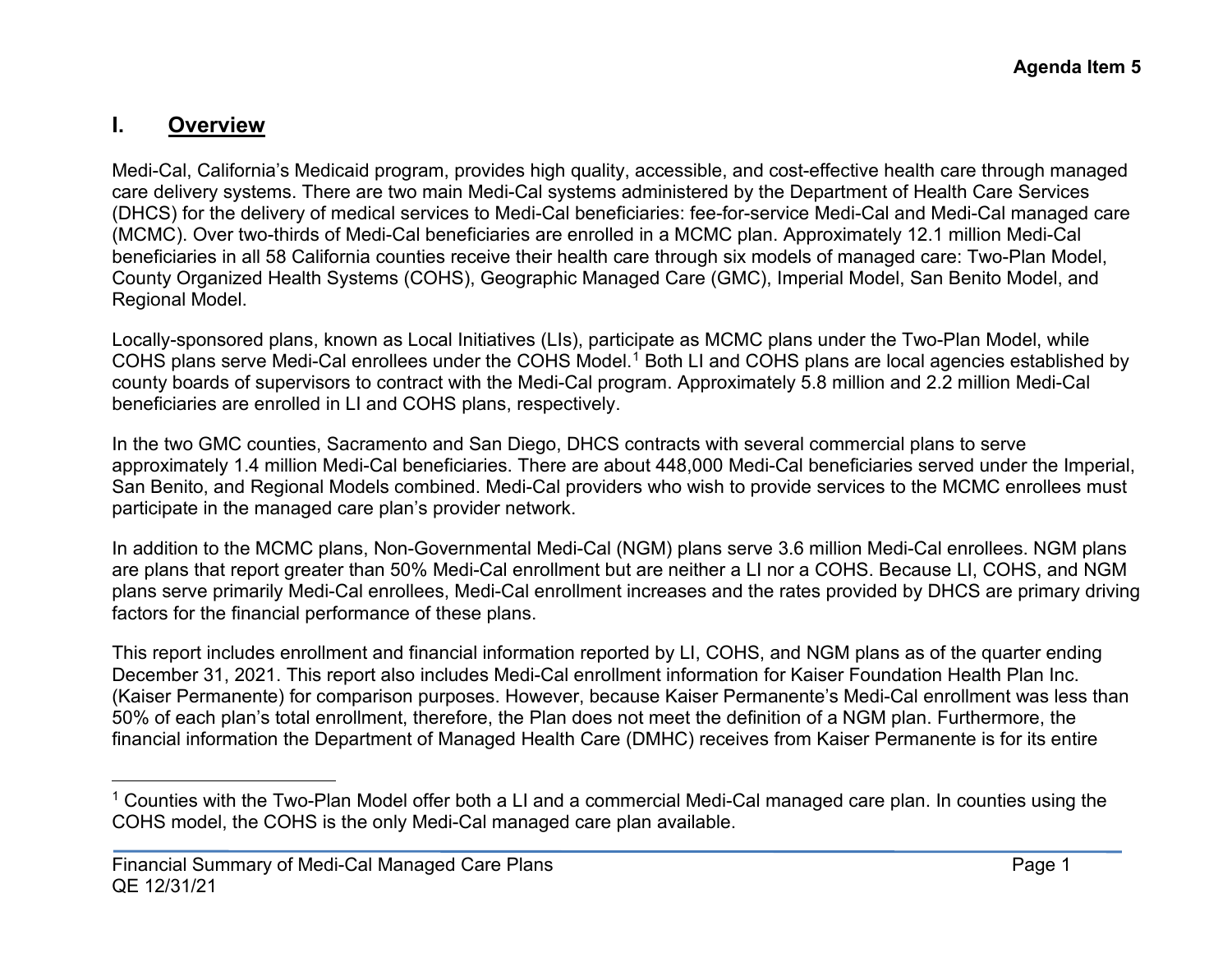book of business, rather than by line of business. Therefore, financial information specific to its Medi-Cal lines of business is not available to the DMHC.

# **II. Summary of Findings**

Key findings from this report include:

- Enrollment in MCMC plans increased from March 2020 through December 2021. All MCMC plans reported an increase in enrollment for the quarter ending December 2021. The increase in Medi-Cal enrollment was largely due to the suspension of the annual Medi-Cal redetermination requirement during the public health emergency.
- Total medical expenses paid by the MCMC plans increased in 2021 compared to 2020 due to an increase in enrollment and utilization of services.
- Most MCMC plans reported net income in year 2021 compared to the second half of 2020. The net income contributed to increases in the tangible net equity (TNE) reserves for the majority of the MCMC plans.
- Both LI and COHS plans continue to report healthy TNE reserves. In comparison to NGM plans, LI and COHS plans generally maintain higher reserves to cover any needed capital expenditures or future economic downturns.
- NGM plans generally reported higher net income and lower TNE reserves than both LI and COHS plans. Several NGM plans pay dividends to their parent companies and/or shareholders thereby reducing reserve levels.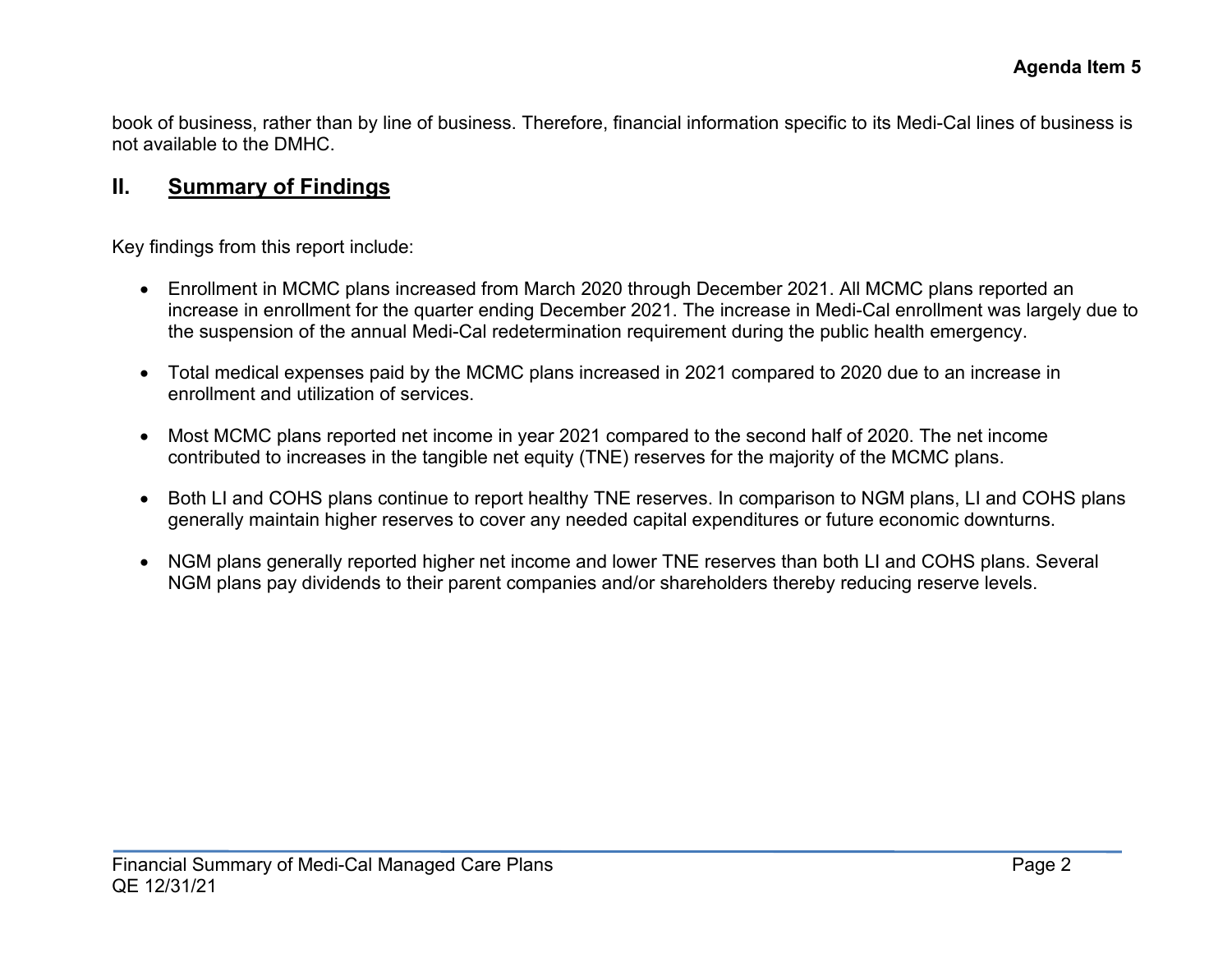# **III. Local Initiative Health Plans (LI)**

#### **A. Highlights**

- <span id="page-4-0"></span>• At present, 14 counties participate in the Two-Plan Model of Medi-Cal managed care. In 13 of these counties, DHCS contracts with both a commercial plan and a LI plan. In Tulare County, DHCS contracts with two commercial plans: Blue Cross of California Partnership Plan, Inc. (Blue Cross of California Partnership Plan) and Health Net Community Solution, Inc. (Health Net Community Solution). The LIs must be licensed under the Knox-Keene Health Care Service Plan Act of 1975 (Knox-Keene Act), as codified in Health and Safety Code section 1340 et seq., for their Medi-Cal lines of business.
- Beneficiaries in the Two-Plan Model may choose which of the two plans to enroll in. Beneficiaries who do not make a selection are automatically assigned to a plan. DHCS uses an algorithm based on quality scores and use of safety net providers to make the assignments. Overall, there are nearly three times as many Medi-Cal beneficiaries enrolled in LI plans than in commercial plans in Two-Plan Model counties.<sup>[2](#page-4-0)</sup>
- The LIs and the counties in which they provide services are as follows:
	- o Alameda Alliance For Health (Alameda Alliance) Alameda
	- o Contra Costa County Medical Services (Contra Costa Health Plan) Contra Costa
	- o Fresno-Kings-Madera Regional Health Authority (CalViva Health) Fresno, Kings, and Madera
	- o Inland Empire Health Plan (IEHP) Riverside and San Bernardino
	- o Kern Health Systems Kern
	- $\circ$  Local Initiative Health Authority for L.A. County (L.A. Care Health Plan) Los Angeles
	- o San Francisco Community Health Authority (San Francisco Health Plan) San Francisco
	- o [San Joaquin County Health Commission](http://wpso.dmhc.ca.gov/hpsearch/details.aspx?id=933%200338&name=&page=all) (Health Plan of San Joaquin) San Joaquin and Stanislaus
	- o Santa Clara County Health Authority (Santa Clara Family Health Plan) Santa Clara

<sup>2</sup> <https://www.chcf.org/wp-content/uploads/2017/12/PDF-MonitoringPerformanceLocalVersusCommericalMediCalPlans.pdf>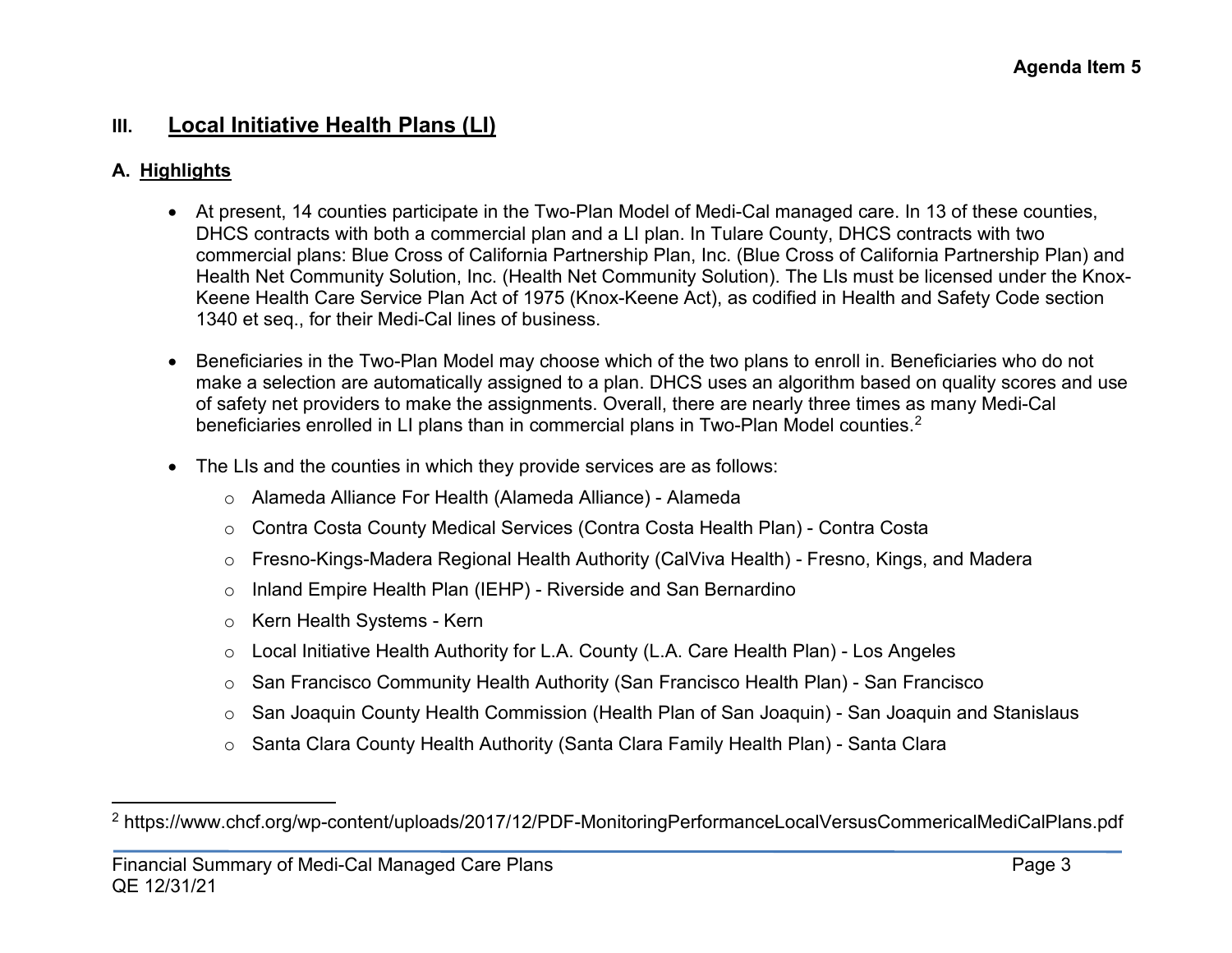- <span id="page-5-0"></span>• LI plans reported combined enrollment of almost 5.9 million enrollees as of December 2021. Approximately 5.8 million (98%) of the total LI enrollment were Medi-Cal beneficiaries. The remaining 2% of non-Medi-Cal LI enrollment includes other lines of business such as commercial (Individual), and In-Home Supportive Services (IHSS).
- Total LI plan Medi-Cal enrollment increased by 1.4% from September 2021 to December 2021.
- The medical expense ratio, administrative cost ratio, and profit or net income ratio fluctuated from quarter to quarter. Medical expense ratio<sup>[3](#page-5-0)</sup> ranged from 84.19% to 107.36%. Majority of LIs reported administrative cost ratio below 5%.
- LI plans reported net income of \$86 million in December 2021 compared to \$156 million in September 2021, and net income of \$101 million reported in June 2021.
- LIs reported TNE that ranged from 491% to 789% of required TNE.
- LIs reported \$8.5 million in cash flow from operations in December 2021. This is a significant change from September 2021 when LIs reported a cash flow from operations of \$265 million. The variation in cash flow from operations is attributed to the timing of Medi-Cal premium revenue paid by DHCS and the Medi-Cal rate adjustments.

<sup>&</sup>lt;sup>3</sup> Not adjusted for pass through revenues and expenses or Managed Care Organization (MCO) taxes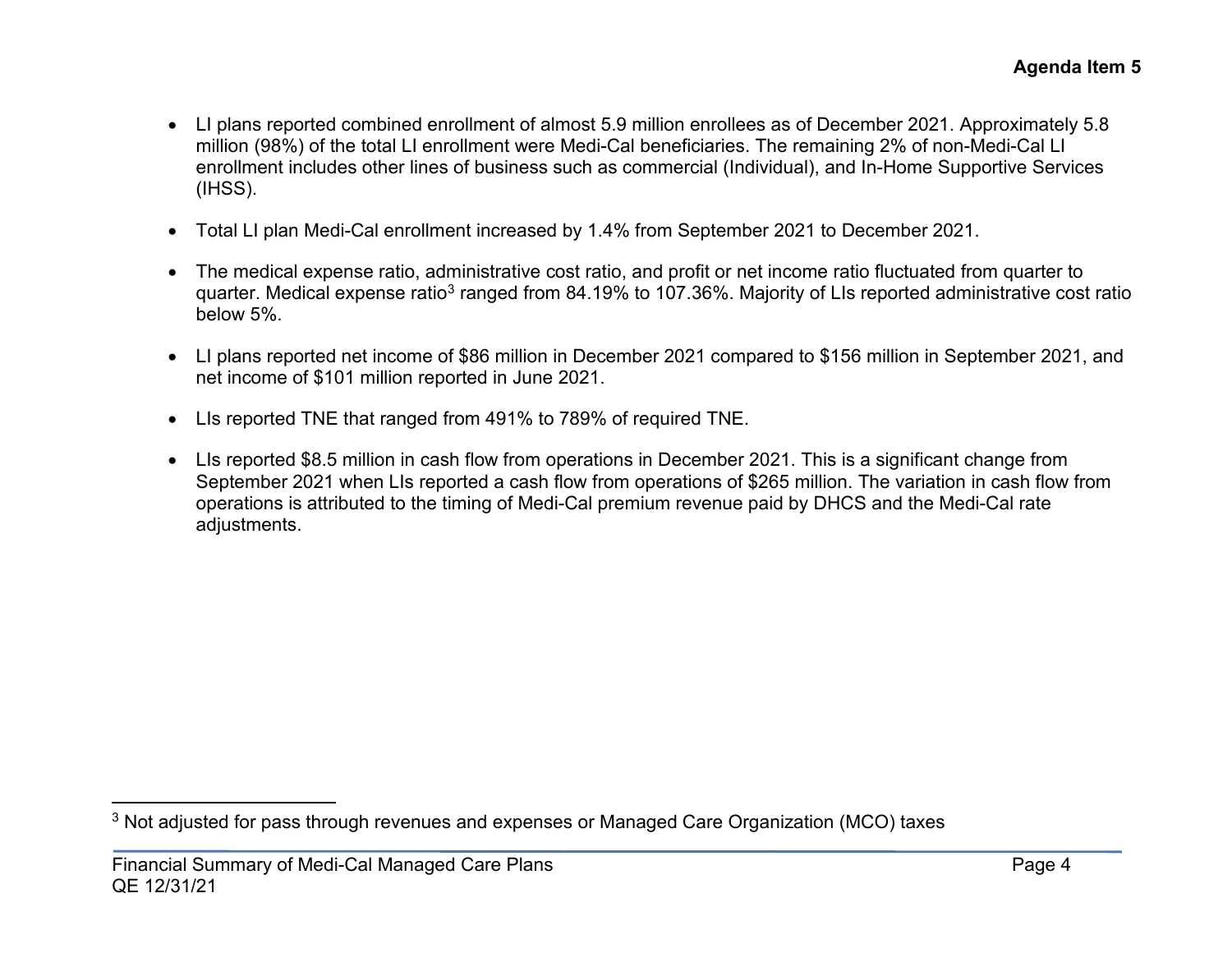# **B. Enrollment Trends - LI**

LI plans serve 5.9 million enrollees in 13 counties in California. Total enrollment increased by 1.2% from the previous quarter with all LIs reporting an increase in enrollment. The table below lists total enrollment by line of business as of December 2021 for LI plans.

| <b>Local Initiative</b>        | Medi-Cal  | <b>Commercial</b> | <b>Medicare</b> | <b>Plan-to-Plan</b> | <b>Total</b><br><b>Enrollment</b> |
|--------------------------------|-----------|-------------------|-----------------|---------------------|-----------------------------------|
| Alameda Alliance               | 291,049   | 5,824             | 0               | $\overline{0}$      | 296,873                           |
| CalViva Health                 | 393,125   | $\overline{0}$    | 0               | $\mathbf 0$         | 393,125                           |
| Contra Costa Health Plan       | 214,041   | 7,236             | 0               | $\overline{0}$      | 221,277                           |
| Health Plan of San Joaquin     | 388,170   | $\overline{0}$    | 0               | $\mathbf 0$         | 388,170                           |
| <b>IEHP</b>                    | 1,418,544 | $\overline{0}$    | 0               | $\mathbf 0$         | 1,418,544                         |
| Kern Health Systems            | 298,205   | $\overline{0}$    | 0               | $\overline{0}$      | 298,205                           |
| L.A. Care Health Plan          | 2,344,812 | 101,822           | $\overline{0}$  | $\overline{0}$      | 2,446,634                         |
| San Francisco Health Plan      | 153,346   | 11,792            | 0               | $\mathbf 0$         | 165,138                           |
| Santa Clara Family Health Plan | 291,097   | $\mathbf 0$       | 0               | $\overline{0}$      | 291,097                           |
| <b>Total</b>                   | 5,792,389 | 126,674           | 0               | 0                   | 5,919,063                         |

#### **Table 1 Line of Business Enrollment for Local Initiatives December 2021**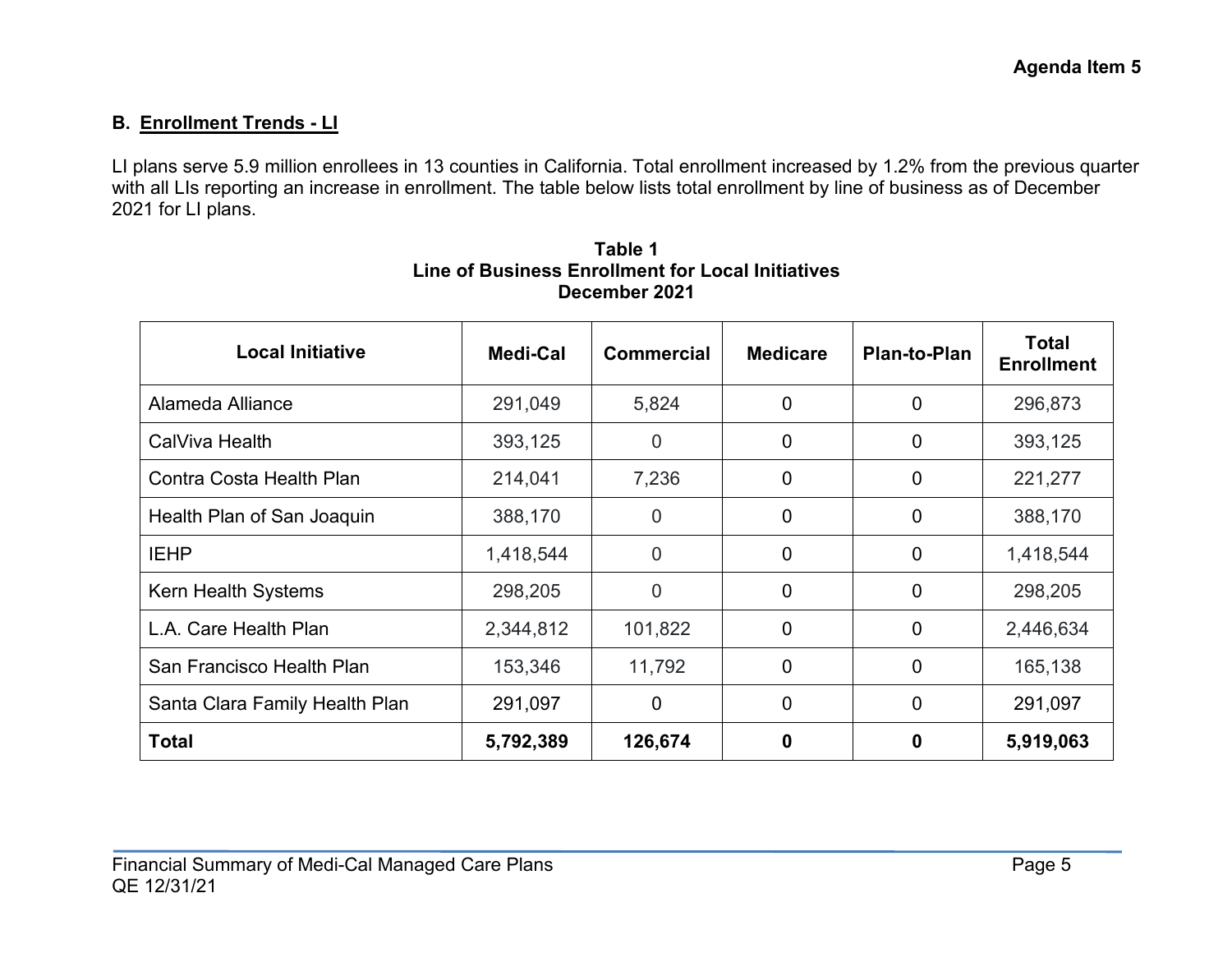Chart 1 illustrates the MCMC Medi-Cal enrollment trend in LIs over the last six quarters by comparing quarter-over-quarter data.



**Chart 1**

Medi-Cal enrollment in LIs increased from September 2020 to December 2021. L.A. Care Health Plan, the largest LI plan with 2.4 million enrollees, had 1.3% increase in Medi-Cal enrollment over the last quarter. Overall, the LI plans Medi-Cal enrollment increased by almost 79,000 from September 2021 to December 2021.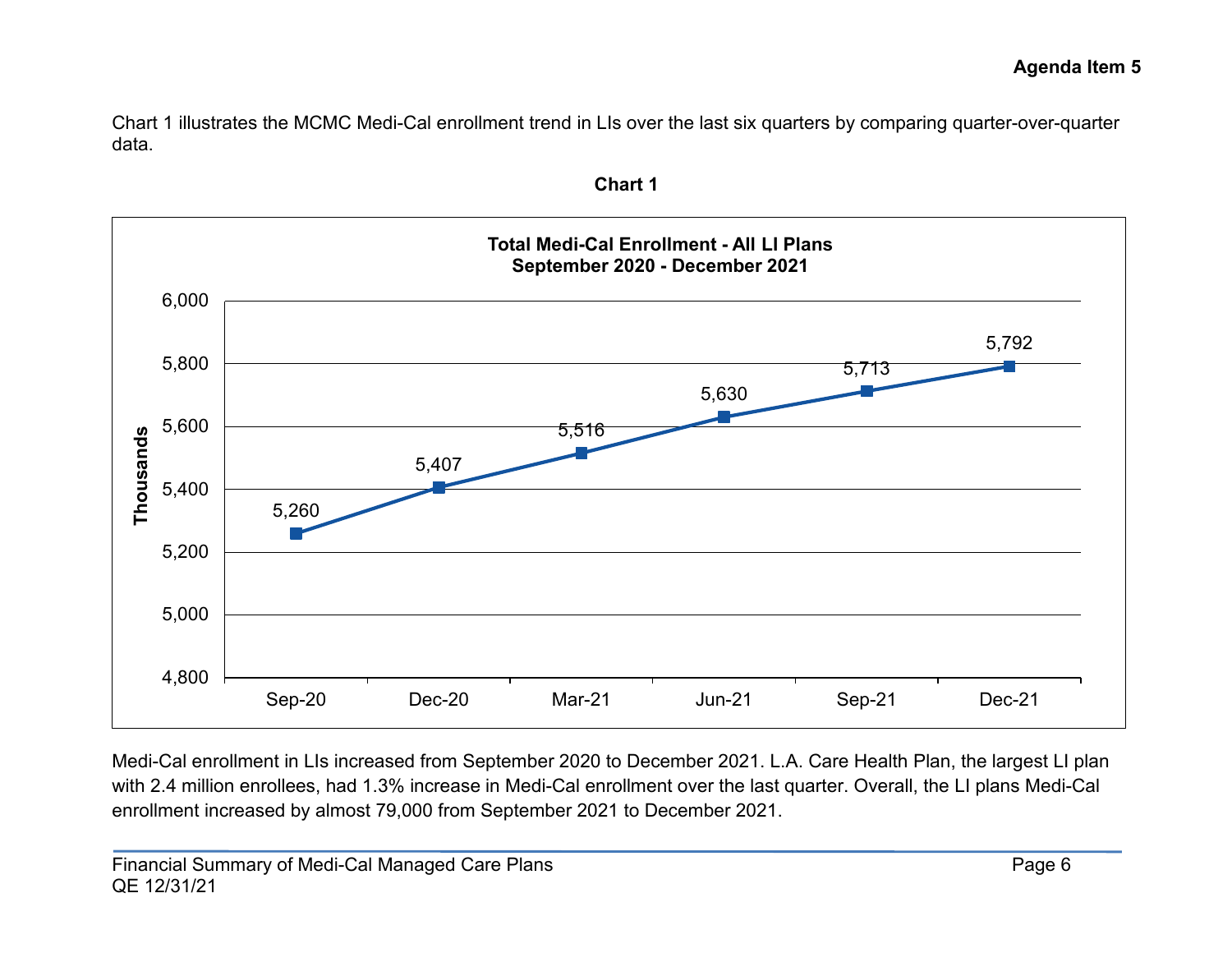Table 2 shows Medi-Cal Enrollment for LI plans over the past six quarters.

| <b>Local Initiative</b>                    | QE<br><b>Sep-20</b> | QE<br><b>Dec-20</b> | QE<br><b>Mar-21</b> | QE<br><b>Jun-21</b> | QE<br><b>Sep-21</b> | QE<br><b>Dec-21</b> |
|--------------------------------------------|---------------------|---------------------|---------------------|---------------------|---------------------|---------------------|
| Alameda Alliance                           | 261,439             | 269,770             | 275,771             | 282,730             | 286,899             | 291,049             |
| CalViva Health                             | 368,417             | 374,982             | 380,179             | 385,467             | 389,651             | 393,125             |
| <b>Contra Costa Health</b><br>Plan         | 186,988             | 194,255             | 200,572             | 206,650             | 210,135             | 214,041             |
| Health Plan of San<br>Joaquin              | 353,620             | 364,077             | 370,698             | 378,013             | 383,544             | 388,170             |
| <b>IEHP</b>                                | 1,294,668           | 1,326,955           | 1,350,143           | 1,376,817           | 1,398,558           | 1,418,544           |
| Kern Health Systems                        | 264,749             | 277,452             | 282,972             | 289,309             | 292,271             | 298,205             |
| L.A. Care Health Plan                      | 2,131,808           | 2,189,176           | 2,234,867           | 2,279,569           | 2,314,671           | 2,344,812           |
| San Francisco Health<br>Plan               | 135,217             | 139,004             | 143,547             | 148,980             | 151,072             | 153,346             |
| Santa Clara Family<br><b>Health Plan</b>   | 262,680             | 271,107             | 276,842             | 282,670             | 286,552             | 291,097             |
| <b>Total Medi-Cal</b><br><b>Enrollment</b> | 5,259,586           | 5,406,778           | 5,515,591           | 5,630,205           | 5,713,353           | 5,792,389           |

**Table 2 LI Medi-Cal Enrollment by Quarter**

All LI plans reported an increase in Medi-Cal enrollment over the past six quarters.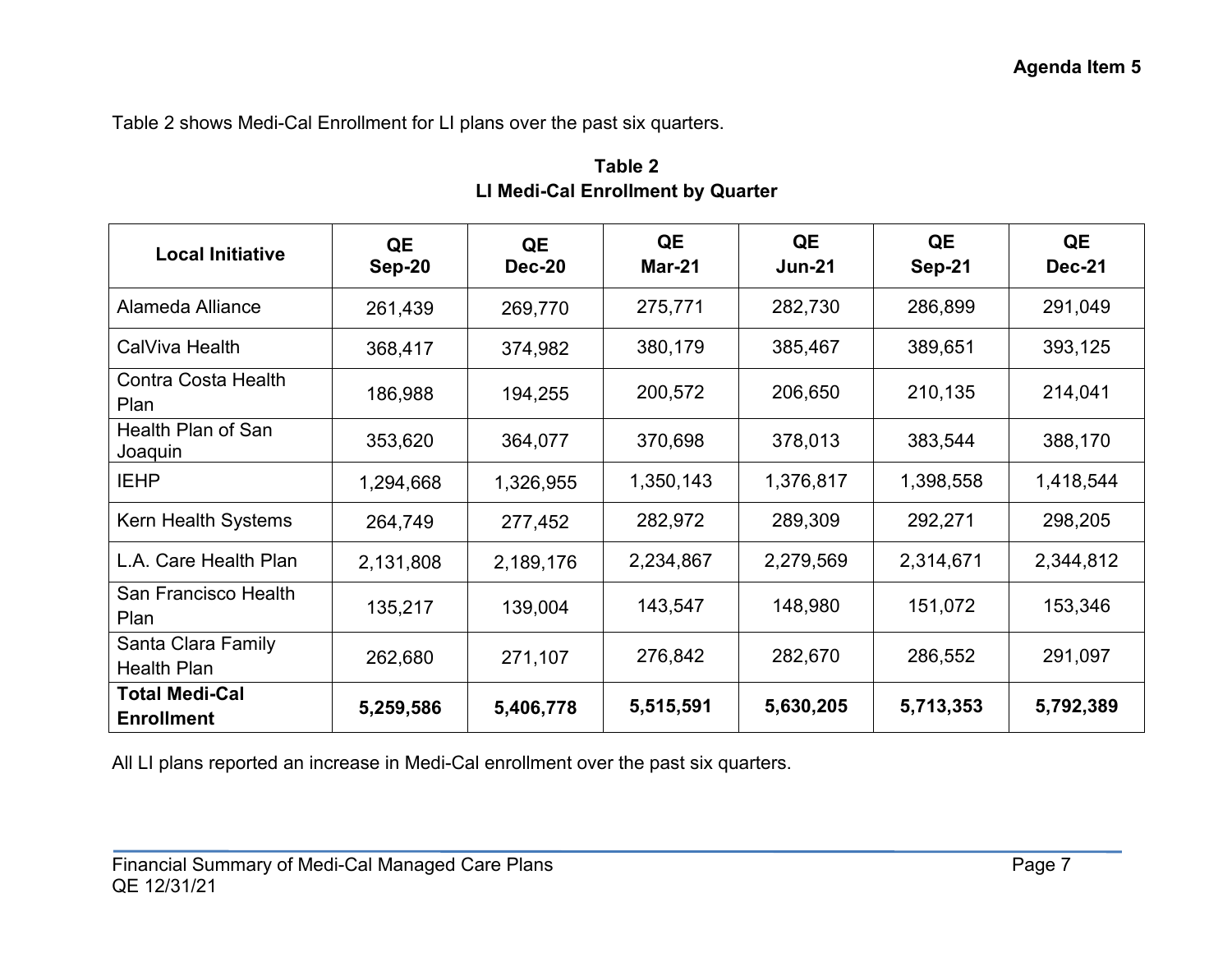# **C. Financial Trends - LI**

Chart 2 illustrates total revenue, medical expenses, administrative expenses, and net income[4](#page-9-0) for the LIs over six quarters. There was a slight increase in medical expenses for the quarter ending (QE) December 2021.



<span id="page-9-0"></span>

<sup>&</sup>lt;sup>4</sup> Net income is the excess or deficiency of total revenues over total expenses adjusted for taxes.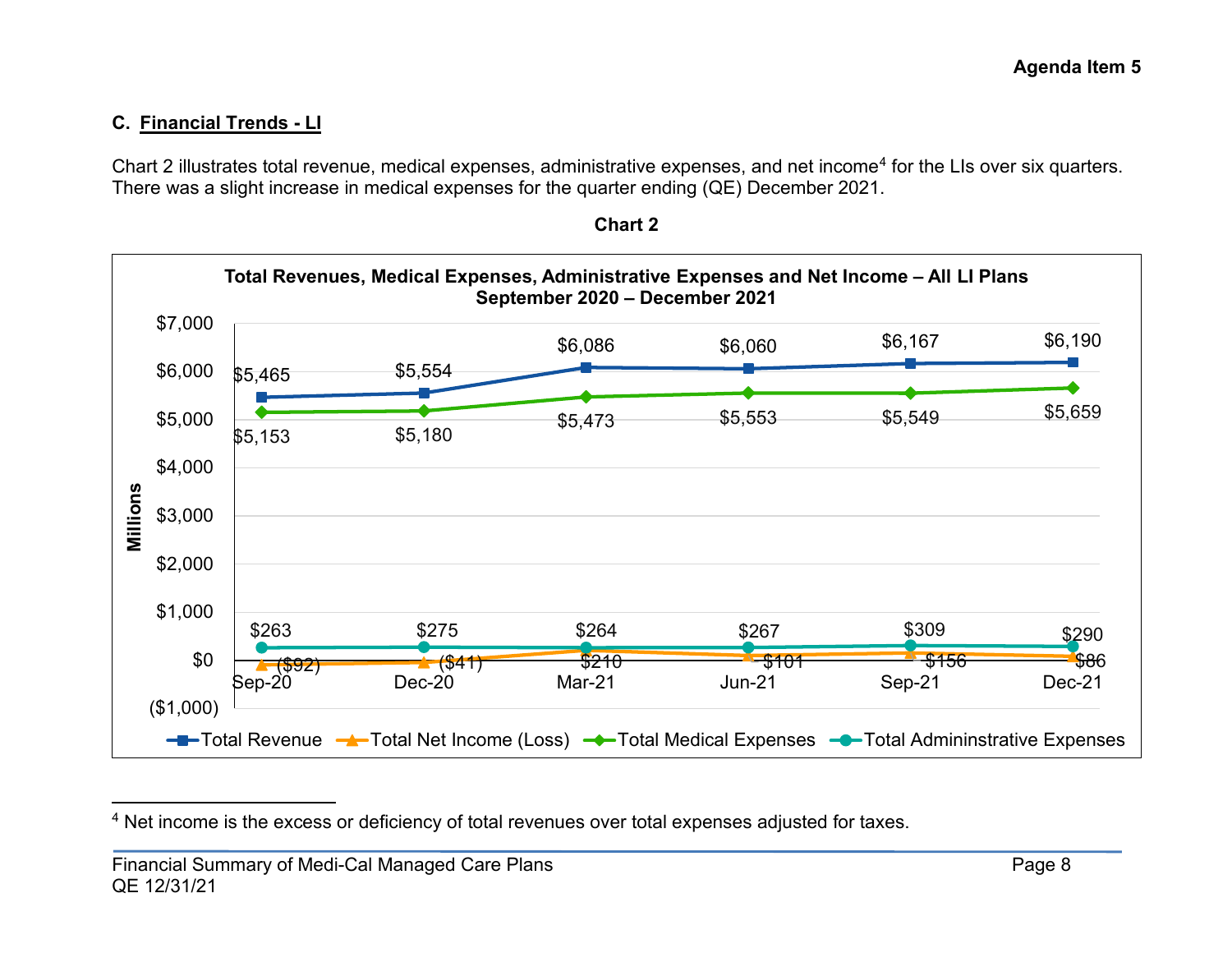#### **Financial Ratio – LI**

Table 3 shows the medical expense, administrative cost and profit or net income ratio for LI plans for last two quarters.

|                                   |                                    | QE Sep-21                           |                                  |                                    | QE Dec-21                           |                                         |
|-----------------------------------|------------------------------------|-------------------------------------|----------------------------------|------------------------------------|-------------------------------------|-----------------------------------------|
| <b>Local Initiative</b>           | Medical<br><b>Expense</b><br>Ratio | Administrative<br><b>Cost Ratio</b> | Profit or Net<br>Income<br>Ratio | Medical<br><b>Expense</b><br>Ratio | Administrative<br><b>Cost Ratio</b> | <b>Profit or Net</b><br>Income<br>Ratio |
| Alameda Alliance                  | 93.52%                             | 4.97%                               | 1.53%                            | 97.21%                             | 5.17%                               | $(2.54\%)$                              |
| CalViva Health                    | 87.14%                             | 2.97%                               | 0.28%                            | 84.19%                             | 3.15%                               | 0.65%                                   |
| Contra Costa Health Plan          | 127.32%                            | 3.12%                               | 1.99%                            | 107.36%                            | 3.04%                               | 2.26%                                   |
| Health Plan of San Joaquin        | 90.53%                             | 3.25%                               | 6.13%                            | 95.64%                             | 3.42%                               | 0.77%                                   |
| <b>IEHP</b>                       | 88.76%                             | 4.27%                               | 4.41%                            | 91.61%                             | 4.23%                               | 1.77%                                   |
| <b>Kern Health Systems</b>        | 96.16%                             | 5.23%                               | 1.25%                            | 104.78%                            | 5.11%                               | 3.48%                                   |
| L.A. Care Health Plan             | 92.75%                             | 3.23%                               | 1.26%                            | 94.01%                             | 2.61%                               | 1.46%                                   |
| San Francisco Health Plan         | 93.15%                             | 6.54%                               | 0.29%                            | 92.87%                             | 6.65%                               | 0.25%                                   |
| Santa Clara Family Health<br>Plan | 89.19%                             | 5.22%                               | 5.68%                            | 92.82%                             | 5.38%                               | 1.73%                                   |

**Table 3 LI Financial Ratio**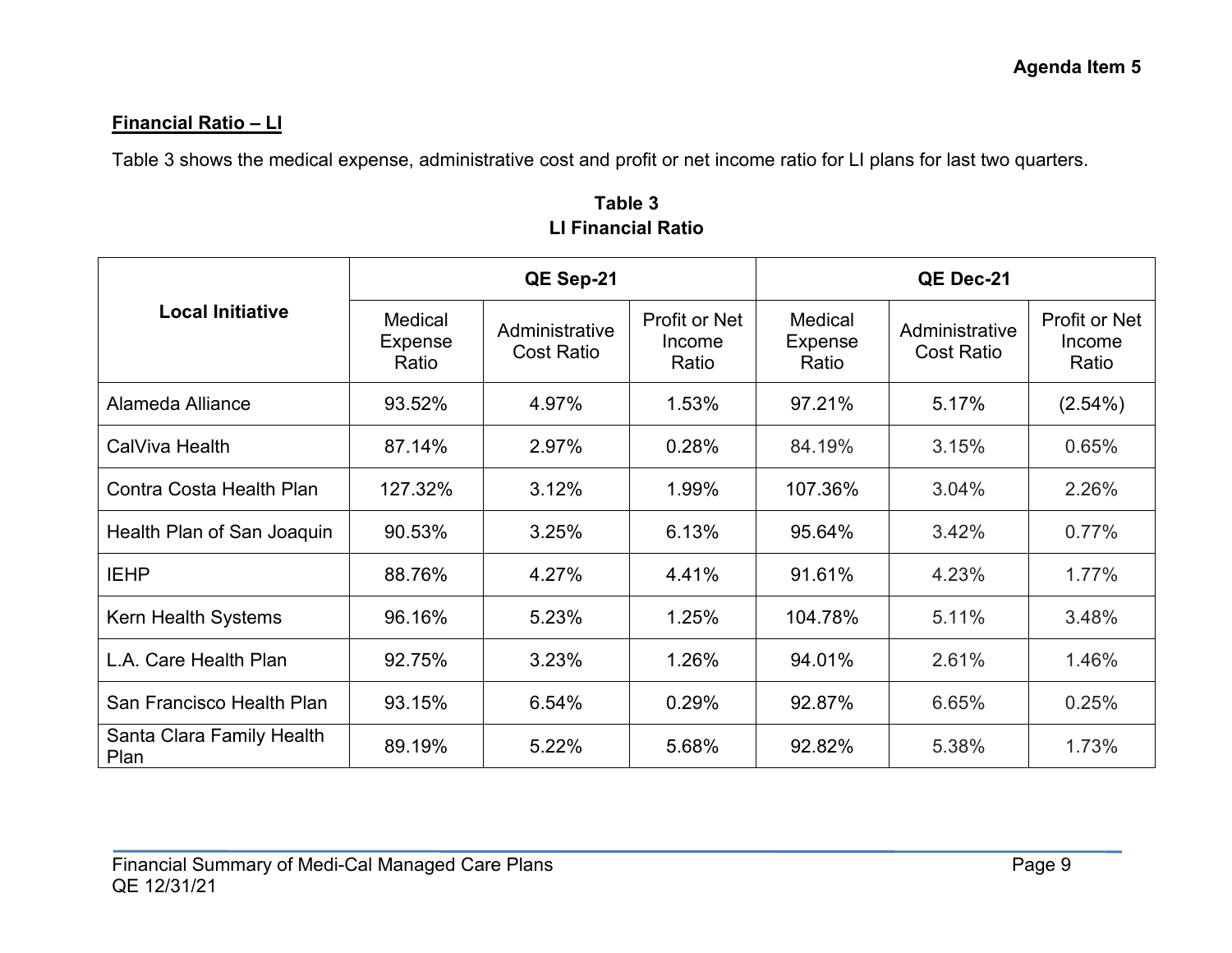#### **Net Income – LI**

Table 4 shows the net income for LI plans over the past six quarters. Net income or loss is directly related to premium revenue and medical expenses. For the QE December 2021, all LI plans reported positive net income except Alameda Alliance.

| <b>Local Initiative</b>        | QE<br><b>Sep-20</b> | QE<br>Dec-20 | QE<br>Mar-21 | QE<br><b>Jun-21</b> | QE<br><b>Sep-21</b> | QE<br><b>Dec-21</b> |
|--------------------------------|---------------------|--------------|--------------|---------------------|---------------------|---------------------|
| Alameda Alliance               | (\$8,022)           | (\$10,665)   | \$8,095      | \$9,006             | \$4,471             | (\$7,532)           |
| CalViva Health                 | (\$277)             | (\$15)       | \$6,404      | \$6,770             | \$1,213             | \$2,273             |
| Contra Costa Health Plan       | \$3,156             | \$3,108      | \$9,883      | \$4,502             | \$6,303             | \$6,310             |
| Health Plan of San Joaquin     | \$21,911            | (\$6,213)    | \$29,693     | (\$21,153)          | \$19,786            | \$2,521             |
| <b>IEHP</b>                    | \$3,658             | (\$14,724)   | \$29,921     | \$54,986            | \$71,003            | \$29,272            |
| Kern Health Systems            | \$3,076             | \$3,169      | \$5,936      | \$3,603             | \$3,673             | \$11,550            |
| L.A. Care Health Plan          | (\$55,659)          | (\$14,239)   | \$103,818    | \$13,470            | \$29,846            | \$35,577            |
| San Francisco Health Plan      | (\$2,127)           | (\$682)      | \$4,112      | \$4,129             | \$529               | \$448               |
| Santa Clara Family Health Plan | \$5,390             | (\$621)      | \$11,650     | \$25,368            | \$19,332            | \$5,875             |
| <b>Total LI Net Income</b>     | (\$28,894)          | (\$40,883)   | \$209,513    | \$100,681           | \$156,155           | \$86,294            |

**Table 4 LI Net Income by Quarter (in thousands)**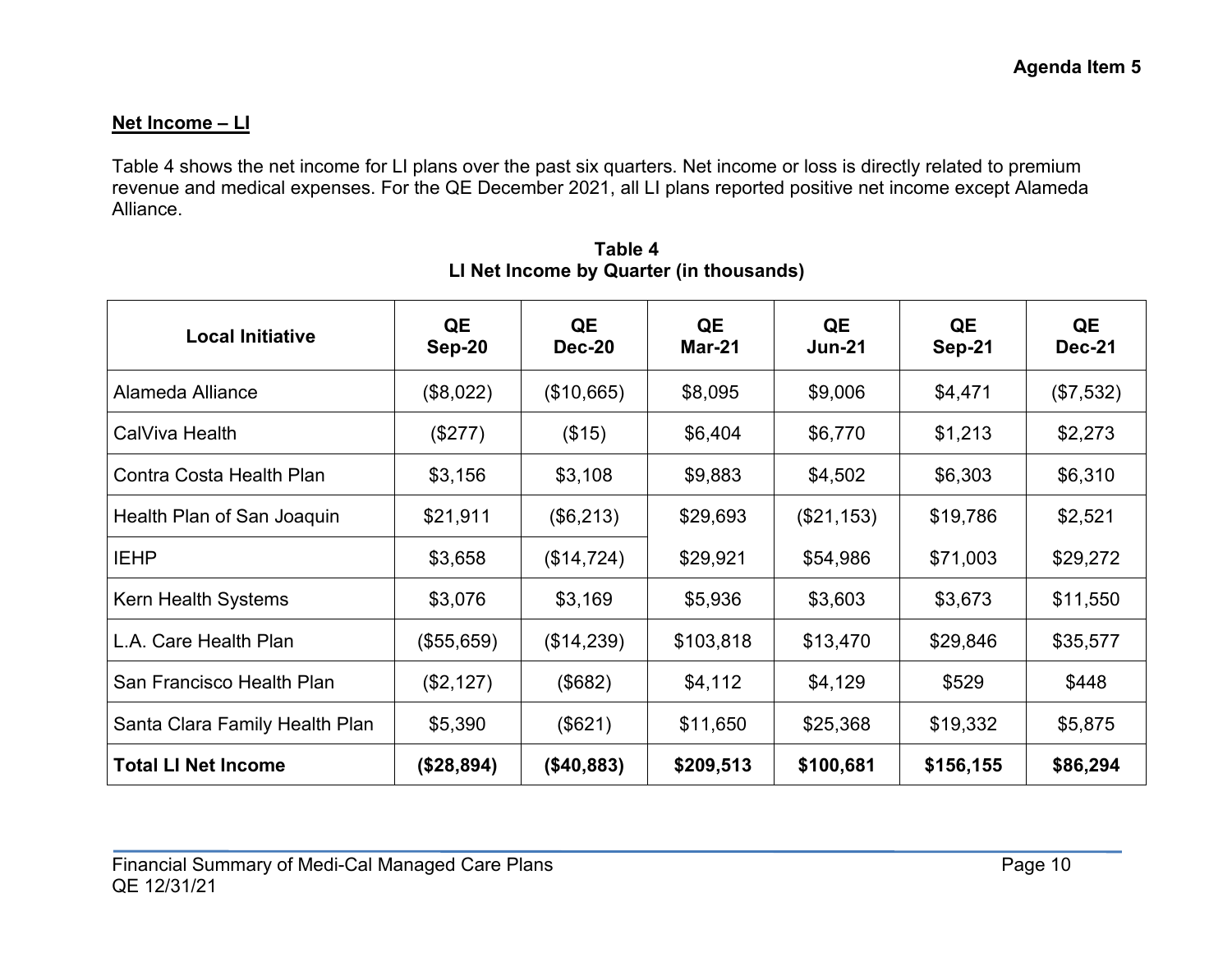### **Tangible Net Equity – LI**

Health plans must meet the TNE reserve requirement described in California Code of Regulations, title 28, section 1300.76. TNE is defined as a health plan's total assets minus total liabilities reduced by the value of intangible assets (i.e., goodwill, $^{\rm 5}$  $^{\rm 5}$  $^{\rm 5}$ organizational or start-up costs, etc.) and unsecured obligations of officers, directors, owners, or affiliates outside the normal course of business. Any debt that is properly subordinated $6$  may be added to the TNE calculation, which serves to increase the plan's TNE. All LIs had TNE that exceeded the regulatory requirements.

| <b>Local Initiative</b>        | QE<br>$Sep-20$ | QE<br><b>Dec-20</b> | QE<br>Mar-21 | QE<br>$Jun-21$ | QE<br>Sep-21 | QE<br>Dec-21 |
|--------------------------------|----------------|---------------------|--------------|----------------|--------------|--------------|
| Alameda Alliance               | 605%           | 554%                | 564%         | 560%           | 565%         | 532%         |
| CalViva Health                 | 711%           | 679%                | 735%         | 756%           | 743%         | 745%         |
| Contra Costa Health Plan       | 564%           | 579%                | 648%         | 633%           | 652%         | 665%         |
| Health Plan of San Joaquin     | 810%           | 795%                | 864%         | 779%           | 796%         | 789%         |
| <b>IEHP</b>                    | 600%           | 607%                | 625%         | 574%           | 605%         | 600%         |
| <b>Kern Health Systems</b>     | 455%           | 587%                | 538%         | 517%           | 485%         | 491%         |
| L.A. Care Health Plan          | 661%           | 597%                | 651%         | 654%           | 680%         | 701%         |
| San Francisco Health Plan      | 616%           | 612%                | 670%         | 743%           | 691%         | 664%         |
| Santa Clara Family Health Plan | 639%           | 625%                | 644%         | 707%           | 773%         | 782%         |

<span id="page-12-1"></span><span id="page-12-0"></span>**Table 5 LI Percentage TNE by Quarter**

<sup>5</sup> "Goodwill" is an intangible asset that arises as a result of the acquisition of one company by another for a premium value. <sup>6</sup> "Subordinated debt" is a [loan](http://www.investopedia.com/terms/l/loan.asp) that ranks below other loans with regard to claims on assets or [earnings.](http://www.investopedia.com/terms/e/earnings.asp) In the case of [default,](http://www.investopedia.com/terms/d/default2.asp) [creditors](http://www.investopedia.com/terms/c/creditor.asp) with subordinated debt are not paid until after the other creditors are paid in full.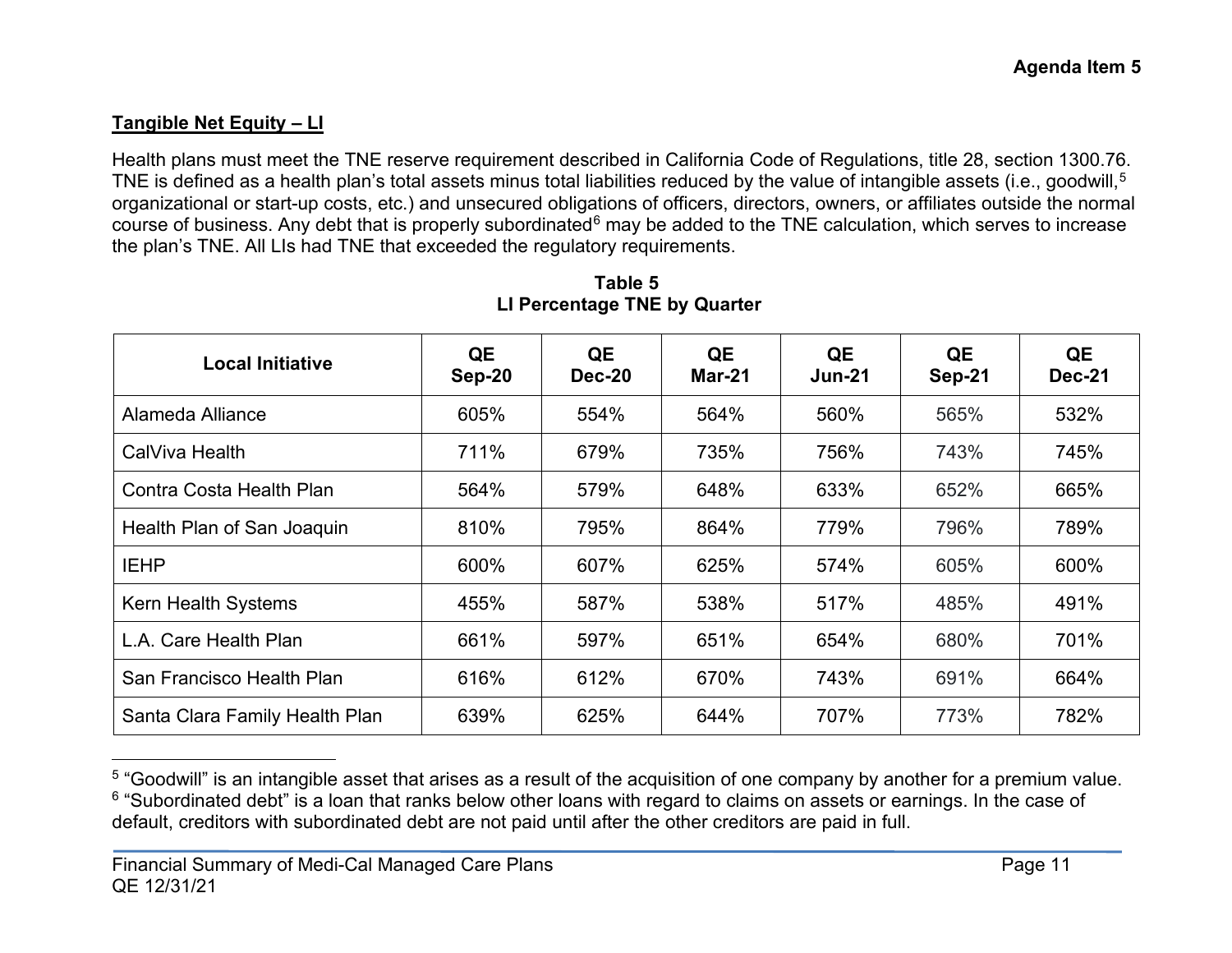The Department's minimum requirement for TNE reserves is 100% of required TNE. If a health plan's TNE falls below 130%, then the health plan must file monthly financial statements with the Department. If a health plan reports a TNE deficiency (TNE below 100%), then the Department may take enforcement action against the plan.

The average TNE for LI plans overall was stable in 2021. For December 2021, the reported TNE ranged from 491% to 789% of required TNE.

#### **Cash Flow from Operations**

Cash flow from operations measures the amount of cash generated by a plan's normal business operations. This is important, because it indicates whether a company is able to generate sufficient positive cash flow to maintain and grow operations.

The cash flow from operations totaled \$8.5 million in December 2021 compared to \$265 million in September 2021. The variation in cash flow from operations is attributed to the timing of Medi-Cal premium revenue paid by DHCS and Medi-Cal rate adjustments.

#### **Claims**

Pursuant to the Knox-Keene Act, full service health plans are required to process 95 percent of their claims within 45 working days. A health plan is required to submit to the Department, on a quarterly basis, a claims settlement practice report if the plan fails to process 95 percent of its claims timely and/or the plan identifies any emerging patterns of claims payment deficiencies. For QE December 31, 2021, Contra Costa Health Plan failed to process 95 percent of their claims within 45 working days and submitted corrective action plans outlining measures they are taking to comply with the regulations.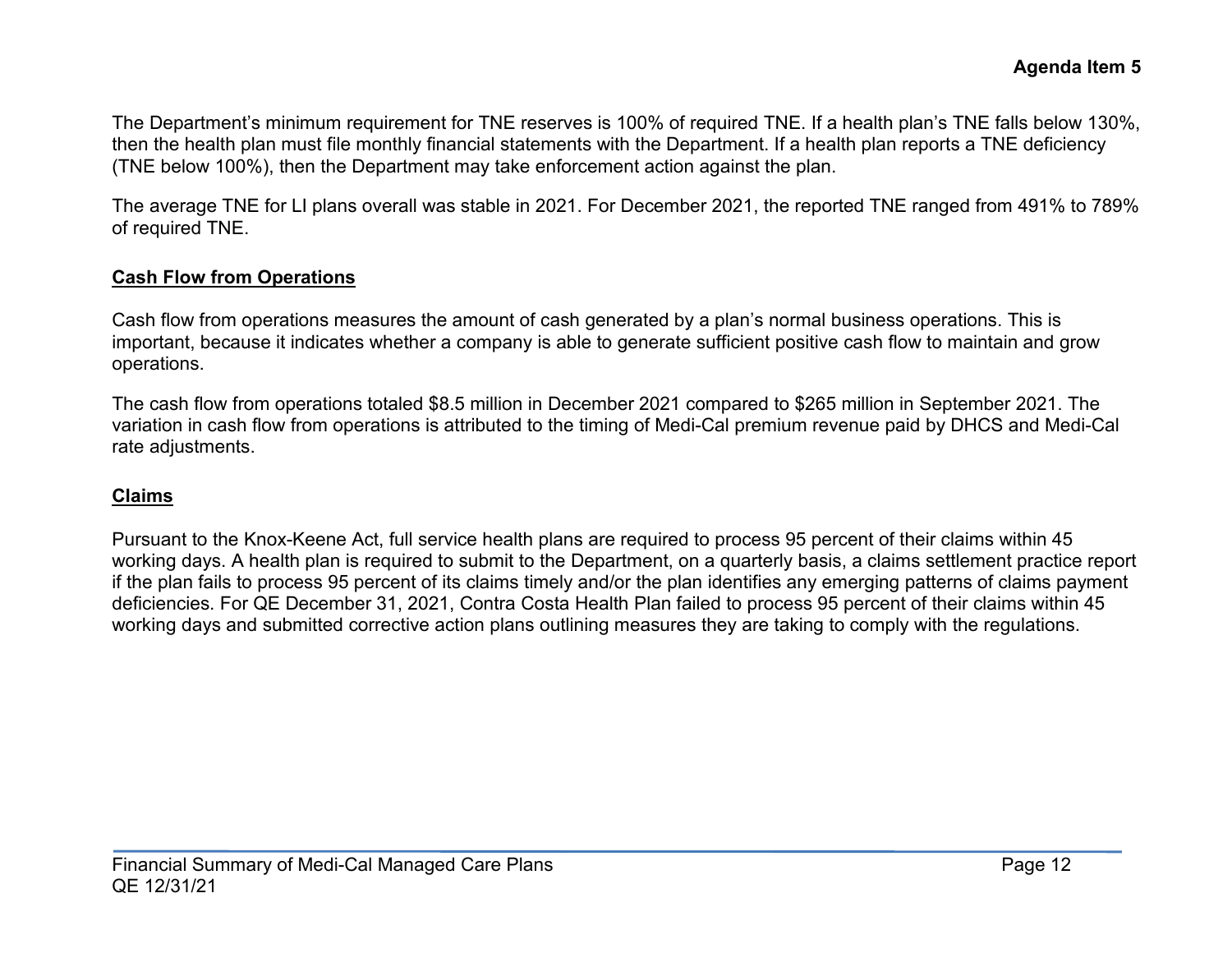# **IV. County Organized Health Systems (COHS)**

#### **A. Highlights**

- Six COHS plans currently serve 22 counties. COHS plans and the counties in which they provide services are:
	- o Orange County Health Authority (CalOptima) Orange
	- o Partnership HealthPlan of California (Partnership HealthPlan) Del Norte, Humboldt, Lake, Lassen, Marin, Mendocino, Modoc, Napa, Shasta, Siskiyou, Solano, Sonoma, Trinity, and Yolo
	- o Santa Barbara Regional Health Authority (CenCal Health) Santa Barbara and San Luis Obispo
	- o Santa Cruz-Monterey-Merced Managed Medical Care Commission (Central California Alliance for Health) Merced, Monterey, and Santa Cruz
	- o San Mateo Health Commission (Health Plan of San Mateo) San Mateo
	- o Gold Coast Health Plan (Gold Coast) Ventura
- Medi-Cal beneficiaries in COHS counties have only one Medi-Cal plan option.
- While California law exempts COHS plans from Knox-Keene licensure for Medi-Cal, COHS plans must have a Knox-Keene license for other lines of business.
	- o Health Plan of San Mateo has voluntarily included its Medi-Cal enrollment under its Knox-Keene license.
	- o CalOptima, and Central California Alliance for Health have Knox-Keene licenses for other lines of business such as Medicare Advantage, IHSS, and Program of All Inclusive Care for the Elderly (PACE).
	- o CenCal Health and Partnership HealthPlan continue to maintain a Knox-Keene license and report to the DMHC even though they no longer offer any non-Medi-Cal business.
	- o Gold Coast has only a Medi-Cal line of business and no Knox-Keene license. Therefore, this report does not include information for Gold Coast.
- Enrolled beneficiaries either choose their health care provider or are assigned one from among COHS plan contracted providers.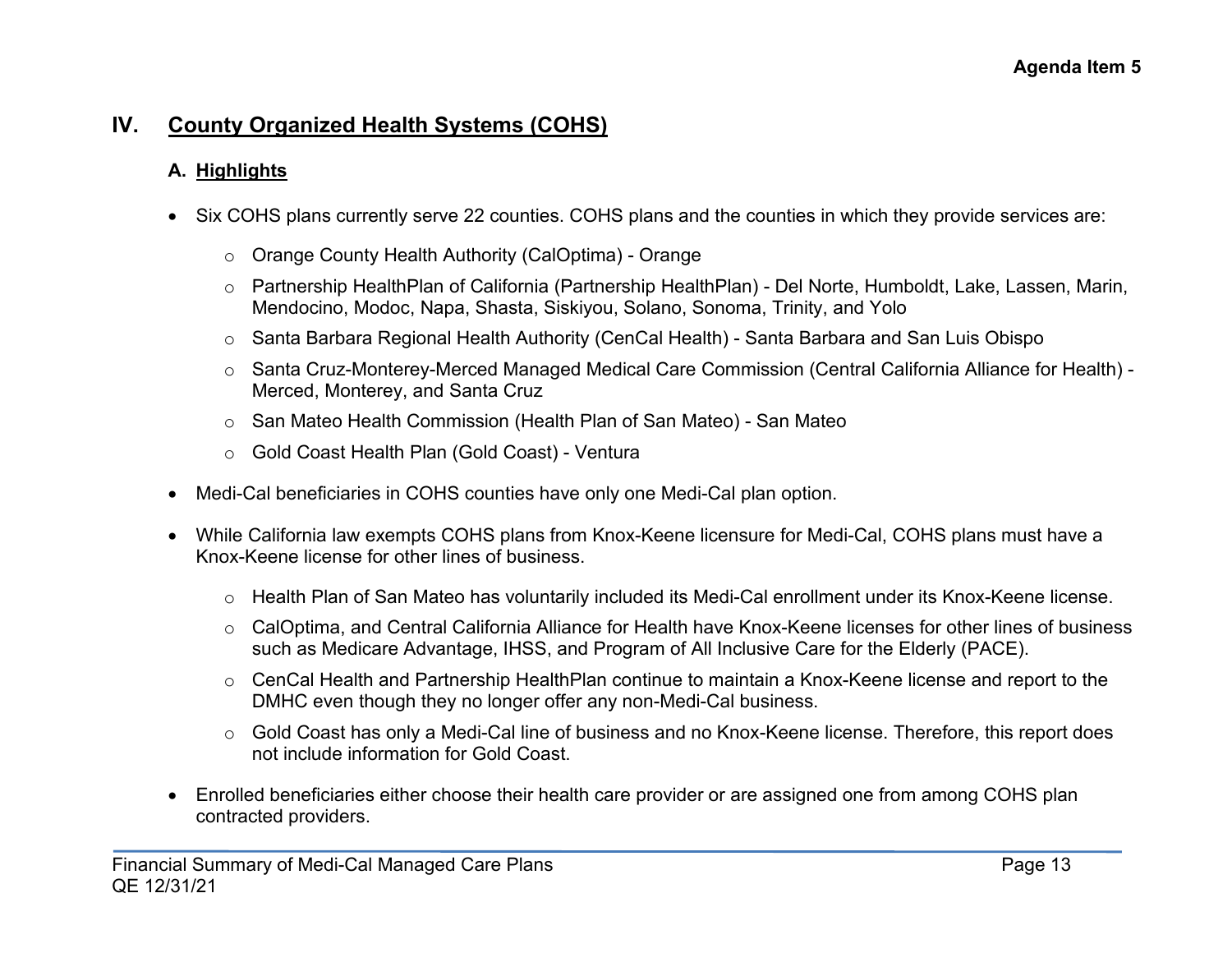- COHS plans reported Medi-Cal enrollment of 2.2 million individuals as of December 2021, an increase of 1.5% from September 2021.
- Medical expense ratio, administrative cost ratio, and profit or net income ratio fluctuated from quarter to quarter. The medical expense ratio ranged from 78.97% to 91.86%. Similar to LIs, the majority of COHS reported administrative cost ratio below 5%.
- COHS plans reported a combined net income of \$128 million in December 2021, compared to a net income of \$84 million in September 2021.
- COHS plans reported TNE ranging from 465% to 1279% of required TNE.
- COHS plans reported \$179 million in cash flow from operations in December 2021. This is a significant change from September 2021 when COHS plans reported cash flow from operations of \$329 million. The variation in cash flow from operations is attributed to the timing of Medi-Cal premium payments by DHCS and Medi-Cal rate adjustments.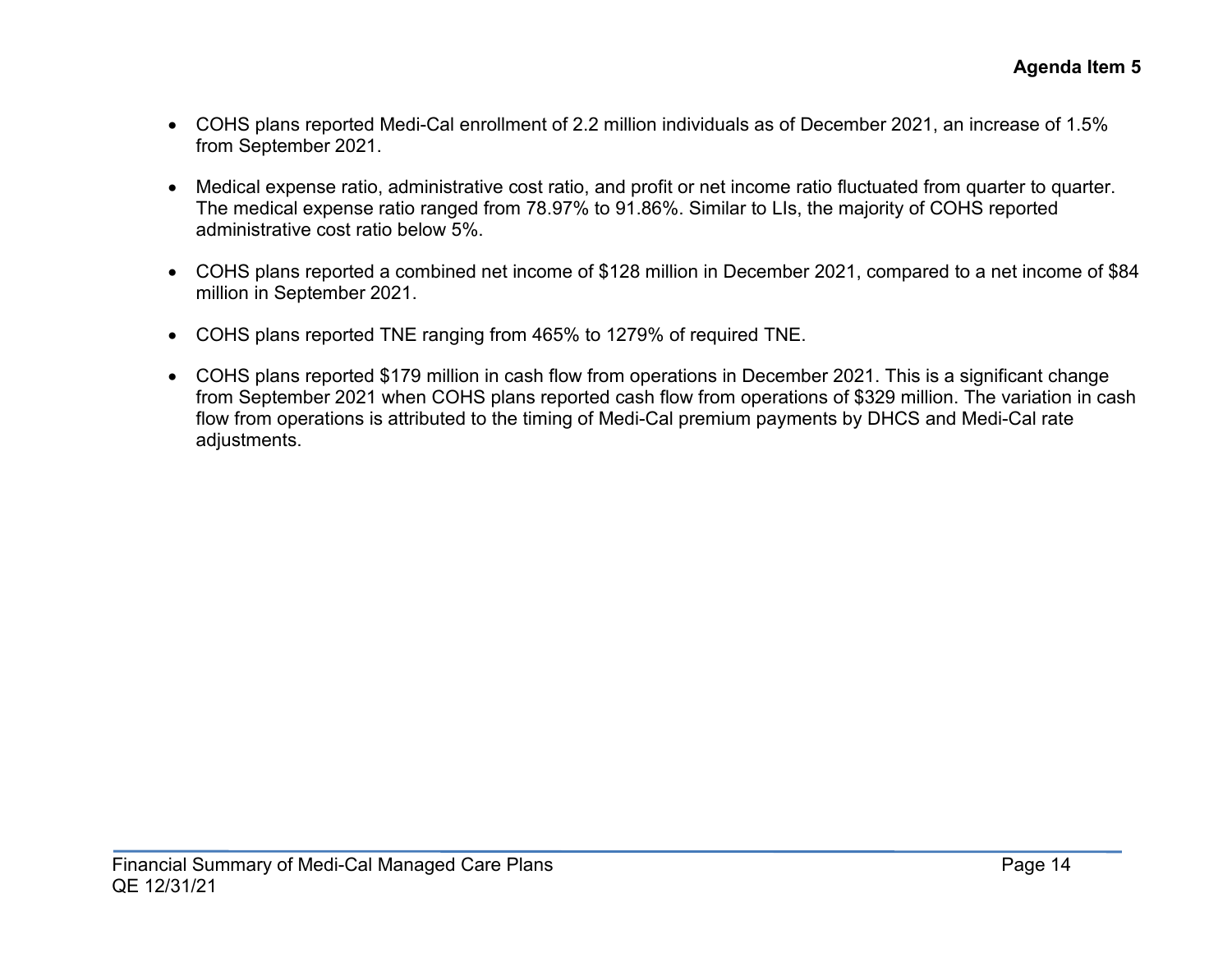# **B. Enrollment Trends - COHS**

COHS plans reported enrollment of 2.2 million, an increase of 1.5% compared to September 2021. All COHS plans experienced enrollment growth from September 2021 to December 2021. The table below lists total enrollment by line of business as of December 2021 for COHS plans. CalOptima and Partnership HealthPlan reported the highest enrollment numbers.

| <b>COHS</b>                               | <b>Medi-Cal</b> | <b>Commercial</b> | <b>Medicare</b> | <b>Plan to Plan</b> | <b>Total</b><br><b>Enrollment</b> |
|-------------------------------------------|-----------------|-------------------|-----------------|---------------------|-----------------------------------|
| CalOptima                                 | 867,738         | $\mathbf 0$       | 2,751           | $\overline{0}$      | 870,489                           |
| CenCal Health                             | 209,689         | $\mathbf 0$       | $\mathbf 0$     | $\mathbf 0$         | 209,689                           |
| Central California Alliance for<br>Health | 386,531         | 517               | $\overline{0}$  | $\mathbf 0$         | 387,048                           |
| Health Plan of San Mateo                  | 131,560         | 1,205             | $\mathbf 0$     | $\boldsymbol{0}$    | 132,765                           |
| Partnership HealthPlan                    | 627,918         | $\mathbf 0$       | $\overline{0}$  | $\mathbf 0$         | 627,918                           |
| <b>Total</b>                              | 2,223,436       | 1,722             | 2,751           | $\mathbf 0$         | 2,227,909                         |

# **Table 6 Line of Business Enrollment in County Organized Health Systems December 2021**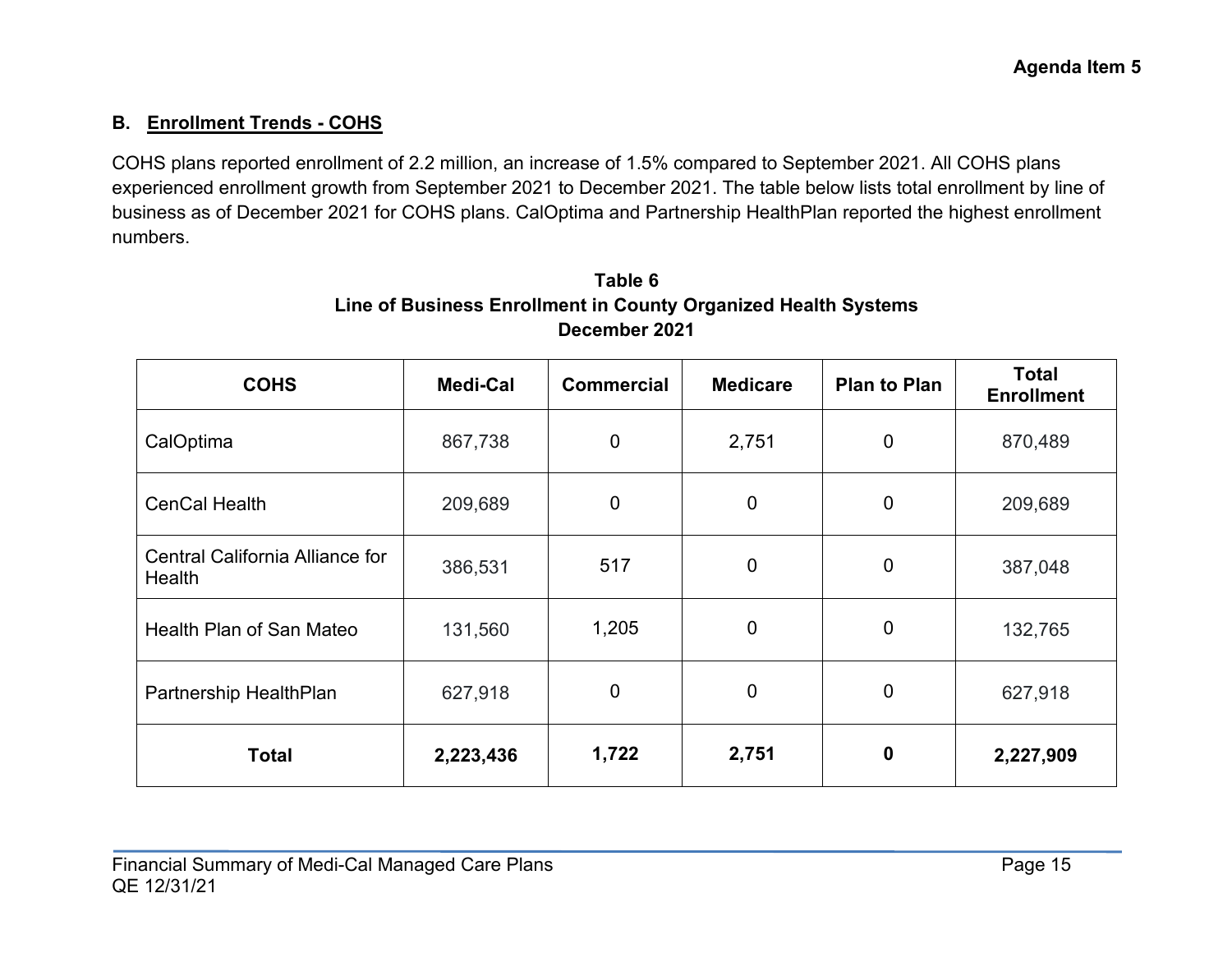Chart 3 illustrates the Medi-Cal managed care enrollment trend in COHS plans. Similar to LI plans, COHS plans reported an increase in enrollment from September 2020 through December 2021. Medi-Cal enrollment in COHS plans increased by 1.5% in December 2021 compared to previous quarter.



**Chart 3**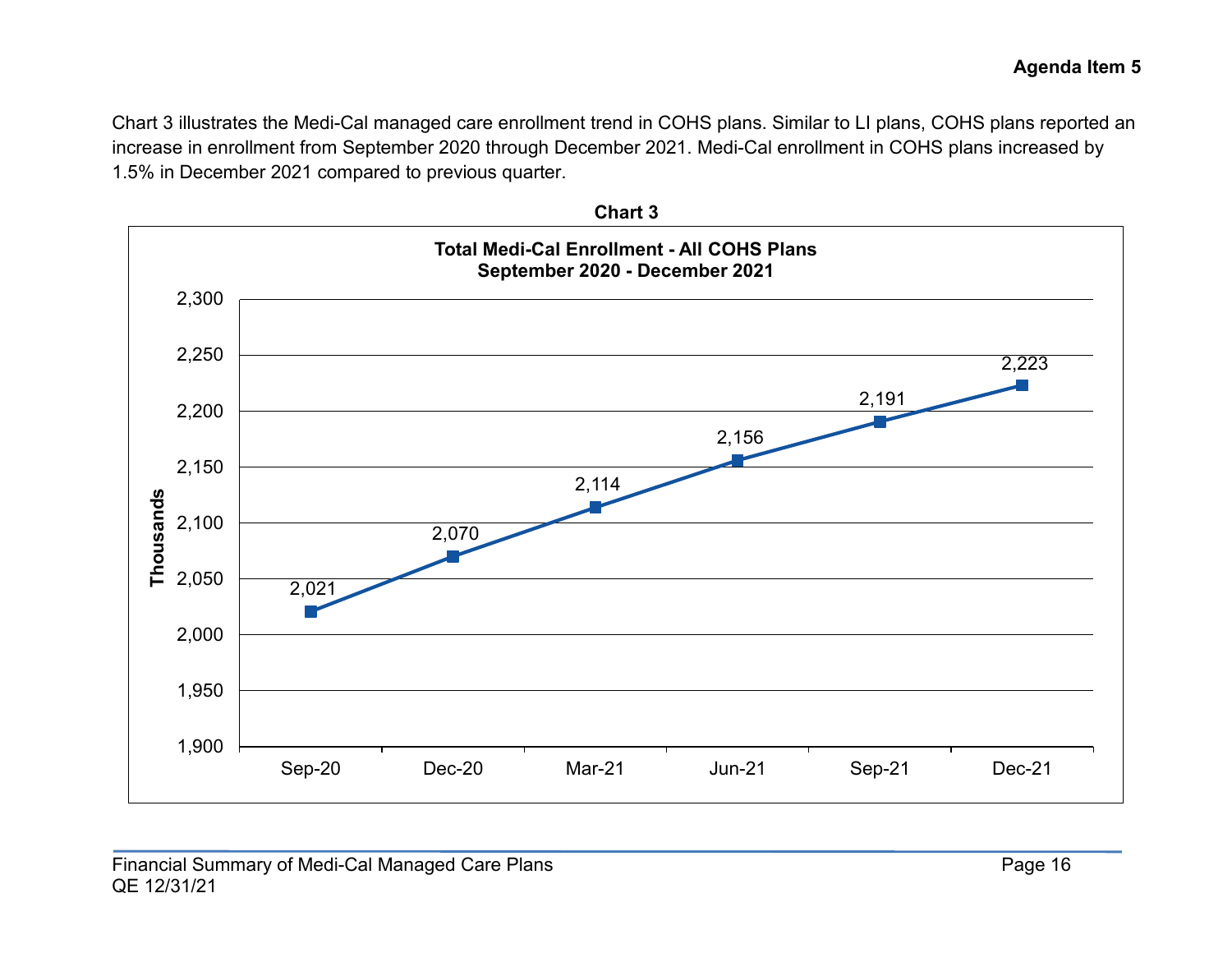Table 7 shows the Medi-Cal enrollment for the five COHS plan over the past six quarters.

| <b>COHS</b>                               | QE<br>Sep-20 | QE<br><b>Dec-20</b> | QE<br><b>Mar-21</b> | QE<br>$Jun-21$ | QE<br><b>Sep-21</b> | QE<br><b>Dec-21</b> |
|-------------------------------------------|--------------|---------------------|---------------------|----------------|---------------------|---------------------|
| CalOptima                                 | 785,946      | 806,287             | 824,266             | 839,909        | 854,264             | 867,738             |
| <b>CenCal Health</b>                      | 189,632      | 193,624             | 197,162             | 202,929        | 205,340             | 209,689             |
| Central California Alliance for<br>Health | 357,718      | 364,688             | 371,309             | 377,156        | 382,433             | 386,531             |
| Health Plan of San Mateo                  | 118,239      | 121,811             | 124,996             | 127,662        | 129,628             | 131,560             |
| Partnership HealthPlan                    | 569,392      | 583,912             | 596,201             | 608,597        | 619,135             | 627,918             |
| <b>Total Medi-Cal Enrollment</b>          | 2,020,927    | 2,070,322           | 2,113,934           | 2,156,253      | 2,190,800           | 2,223,436           |

**Table 7 COHS Medi-Cal Enrollment by Quarter**

All COHS plans reported increases in their Medi-Cal enrollment for the past six quarters.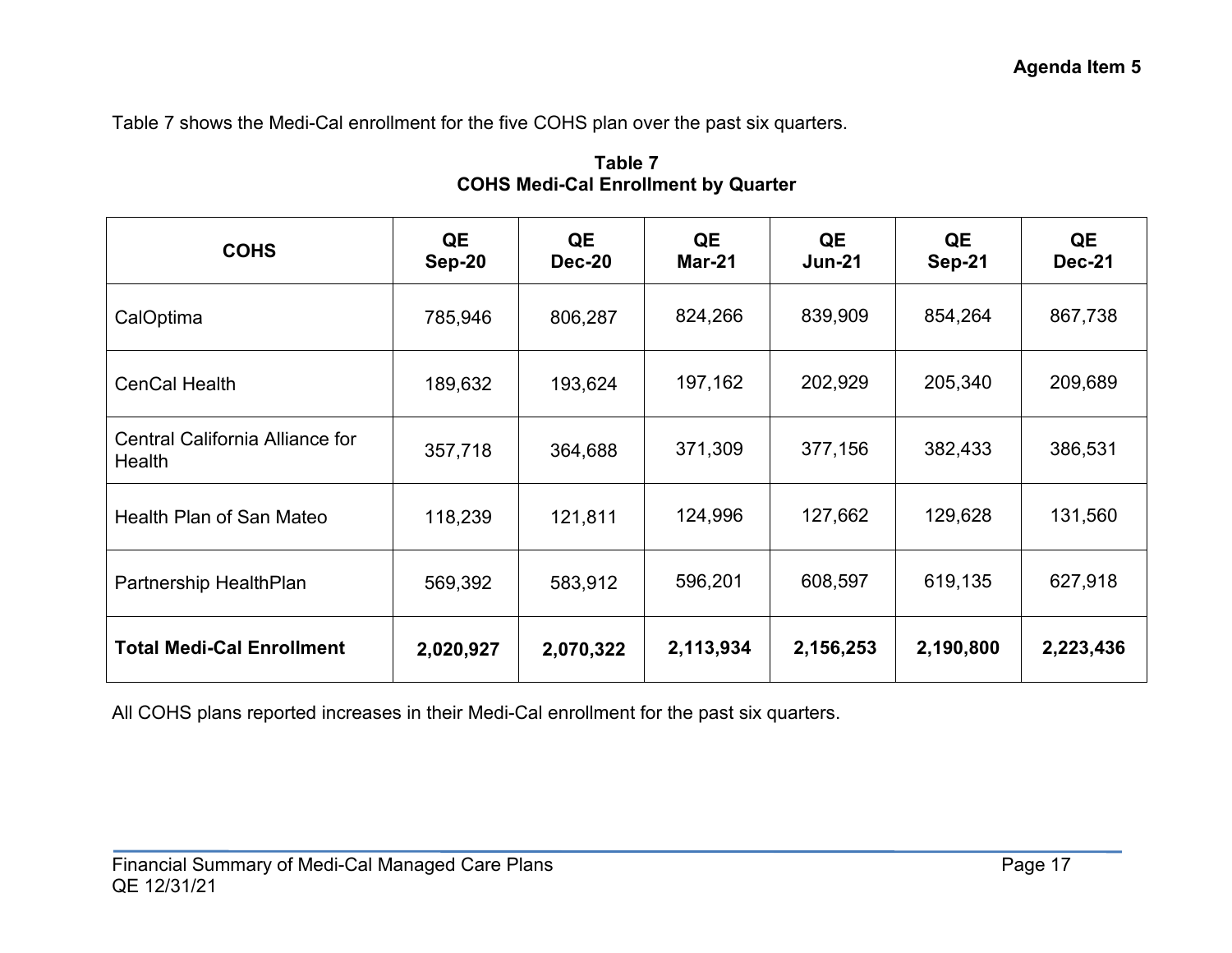# **C. Financial Trends - COHS**

Chart 4 illustrates total revenue, medical expenses, administrative expenses, and net income for COHS plans compared to the last six quarters. Unlike LI plans, COHS plans' medical expenses slightly decreased, and net income increased in December 2021.



**Chart 4**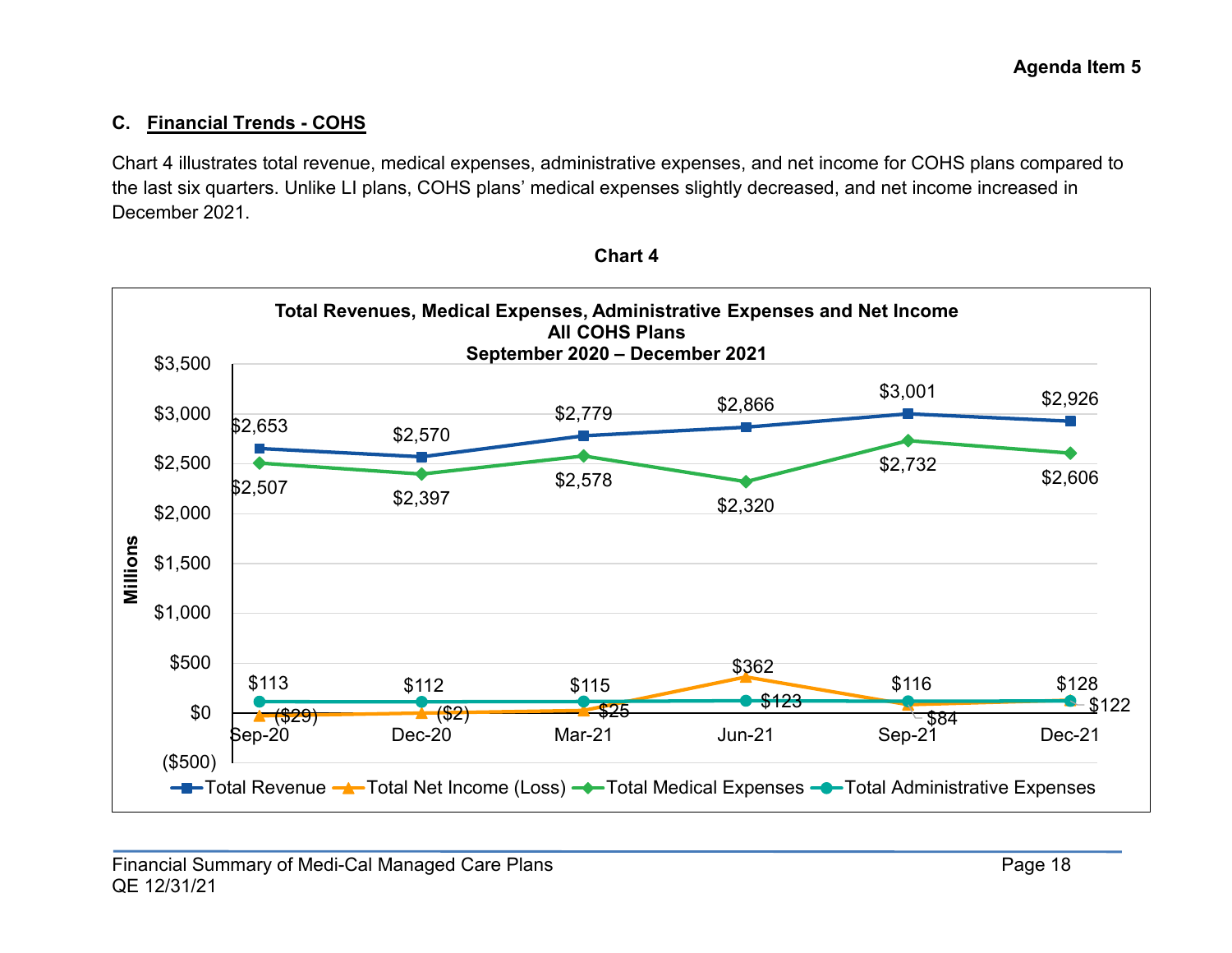#### **Financial Ratio – COHS**

Table 8 shows financial ratio for COHS plans. The medical expense ratio, administrative cost ratio, and profit or net income ratio fluctuates from quarter to quarter. Majority of COHS reported administrative cost ratio below 5%.

|                                                  |                                           | QE Sep-21                           |                                         | QE Dec-21                          |                                     |                                         |
|--------------------------------------------------|-------------------------------------------|-------------------------------------|-----------------------------------------|------------------------------------|-------------------------------------|-----------------------------------------|
| <b>COHS</b>                                      | <b>Medical</b><br><b>Expense</b><br>Ratio | Administrative<br><b>Cost Ratio</b> | <b>Profit or Net</b><br>Income<br>Ratio | Medical<br><b>Expense</b><br>Ratio | Administrative<br><b>Cost Ratio</b> | <b>Profit or Net</b><br>Income<br>Ratio |
| CalOptima                                        | 96.04%                                    | 3.01%                               | 1.02%                                   | 90.68%                             | 3.15%                               | 5.70%                                   |
| <b>CenCal Health</b>                             | 89.73%                                    | 4.46%                               | $(0.84\%)$                              | 91.86%                             | 4.49%                               | $(2.90\%)$                              |
| Central California Alliance for<br><b>Health</b> | 81.46%                                    | 6.16%                               | 12.44%                                  | 89.84%                             | 6.28%                               | 3.78%                                   |
| Health Plan of San Mateo                         | 93.17%                                    | 4.52%                               | (0.85%)                                 | 78.97%                             | 4.74%                               | 12.08%                                  |
| Partnership HealthPlan                           | 89.05%                                    | 3.07%                               | 3.05%                                   | 88.71%                             | 3.23%                               | 3.15%                                   |

**Table 8 COHS Financial Ratio**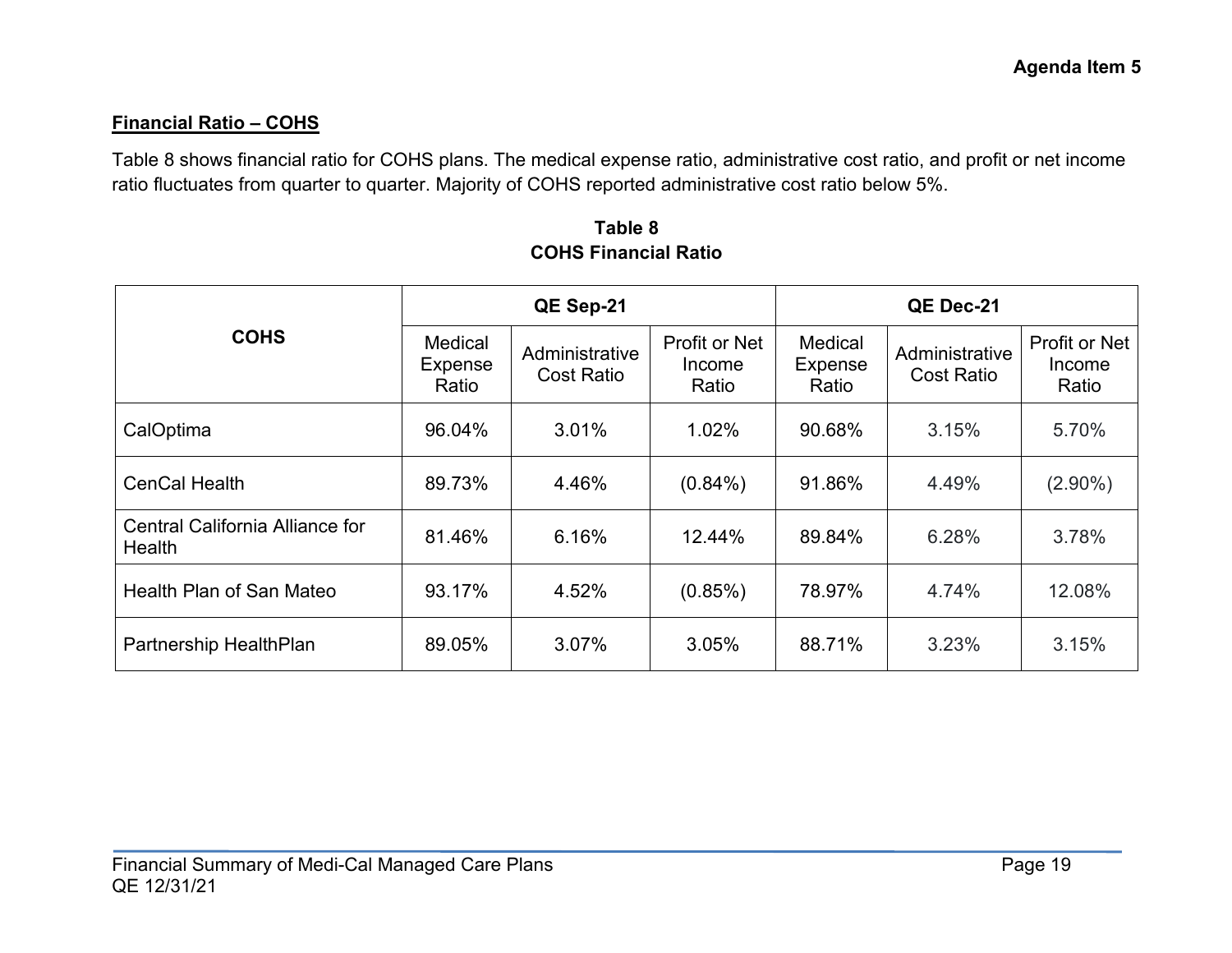#### **Net Income - COHS**

Table 9 shows the net income for COHS plans over the past six quarters. All COHS plans, except CenCal Health reported positive net income for December 2021.

| <b>COHS</b>                            | QE<br><b>Sep-20</b> | QE<br><b>Dec-20</b> | QE<br><b>Mar-21</b> | QE<br>$Jun-21$ | QE<br><b>Sep-21</b> | QE<br><b>Dec-21</b> |
|----------------------------------------|---------------------|---------------------|---------------------|----------------|---------------------|---------------------|
| CalOptima                              | \$1,383             | \$8,500             | \$11,703            | \$266,419      | \$12,245            | \$63,068            |
| <b>CenCal Health</b>                   | (\$3,241)           | (\$11,710)          | (\$8,210)           | (\$1,545)      | (\$2,299)           | (\$8,249)           |
| Central California Alliance for Health | (\$7,922)           | \$7,737             | \$20,857            | \$39,929       | \$49,704            | \$15,281            |
| Health Plan of San Mateo               | (\$1,351)           | \$5,259             | (\$3,682)           | \$5,307        | (\$2,240)           | \$30,755            |
| Partnership HealthPlan                 | (\$17,575)          | (\$11,554)          | \$3,856             | \$51,533       | \$26,393            | \$27,579            |
| <b>Total COHS Net Income</b>           | (\$28,706)          | (\$1,768)           | \$24,523            | \$361,643      | \$83,803            | \$128,434           |

| Table 9                                          |  |  |  |  |  |  |  |  |
|--------------------------------------------------|--|--|--|--|--|--|--|--|
| <b>COHS Net Income by Quarter (in thousands)</b> |  |  |  |  |  |  |  |  |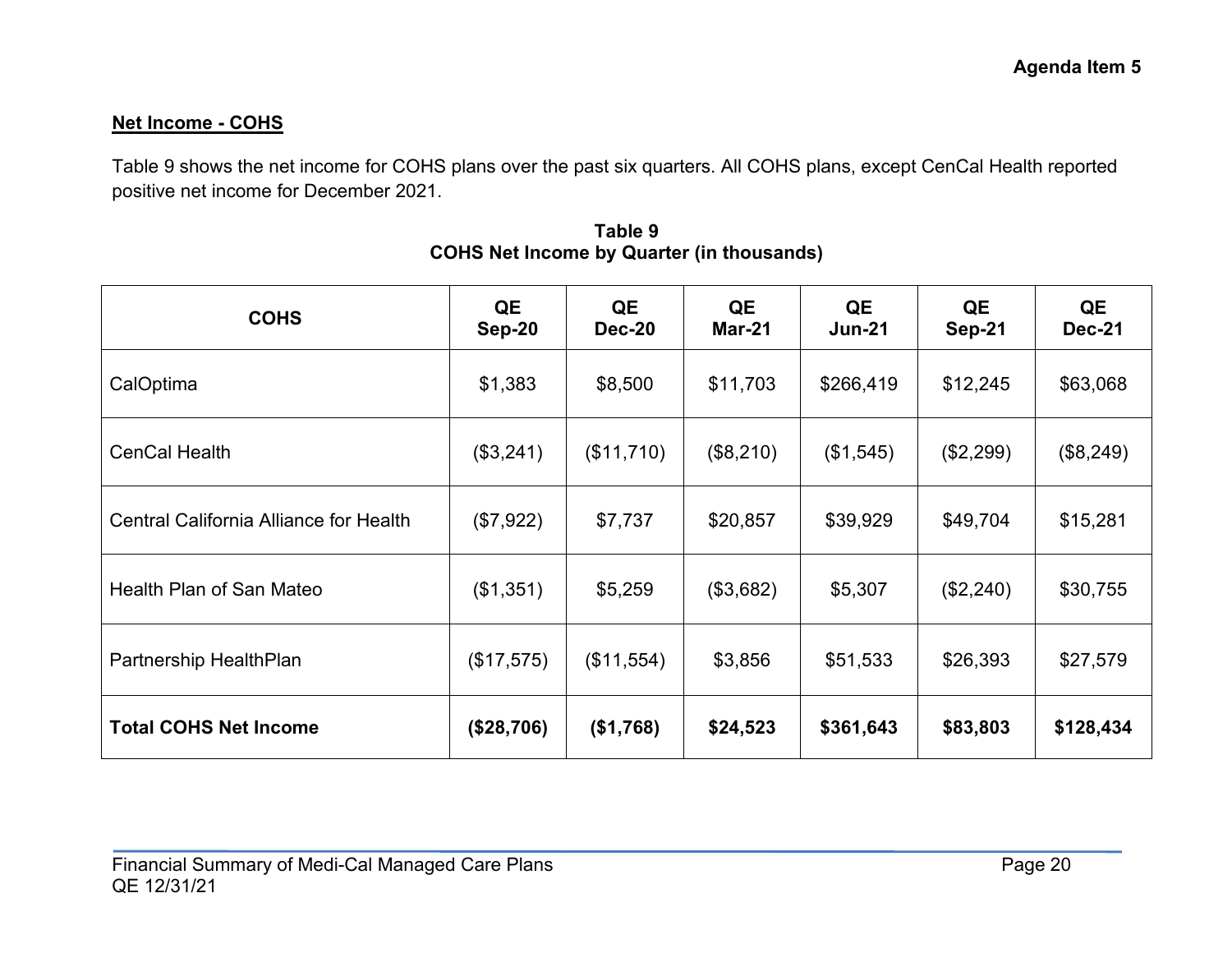#### **Tangible Net Equity - COHS**

All COHS plans reported over 450% of required TNE for December 2021. TNE to required TNE ranged from 465% to 1,279%. CenCal Health reported declining TNE for the last five quarters. Even with the declining TNE, plan maintained sufficient reserves.

| <b>COHS</b>                               | QE<br>Sep-20 | QE<br>Dec-20 | QE<br>Mar-21 | QE<br>$Jun-21$ | QE<br><b>Sep-21</b> | QE<br><b>Dec-21</b> |
|-------------------------------------------|--------------|--------------|--------------|----------------|---------------------|---------------------|
| CalOptima                                 | 1002%        | 1008%        | 1008%        | 1298%          | 1246%               | 1279%               |
| <b>CenCal Health</b>                      | 614%         | 572%         | 544%         | 510%           | 502%                | 465%                |
| Central California Alliance for<br>Health | 745%         | 763%         | 890%         | 949%           | 1038%               | 1007%               |
| Health Plan of San Mateo                  | 1007%        | 872%         | 857%         | 826%           | 816%                | 910%                |
| Partnership HealthPlan                    | 571%         | 555%         | 553%         | 601%           | 656%                | 677%                |

**Table 10 COHS Percentage of TNE by Quarter**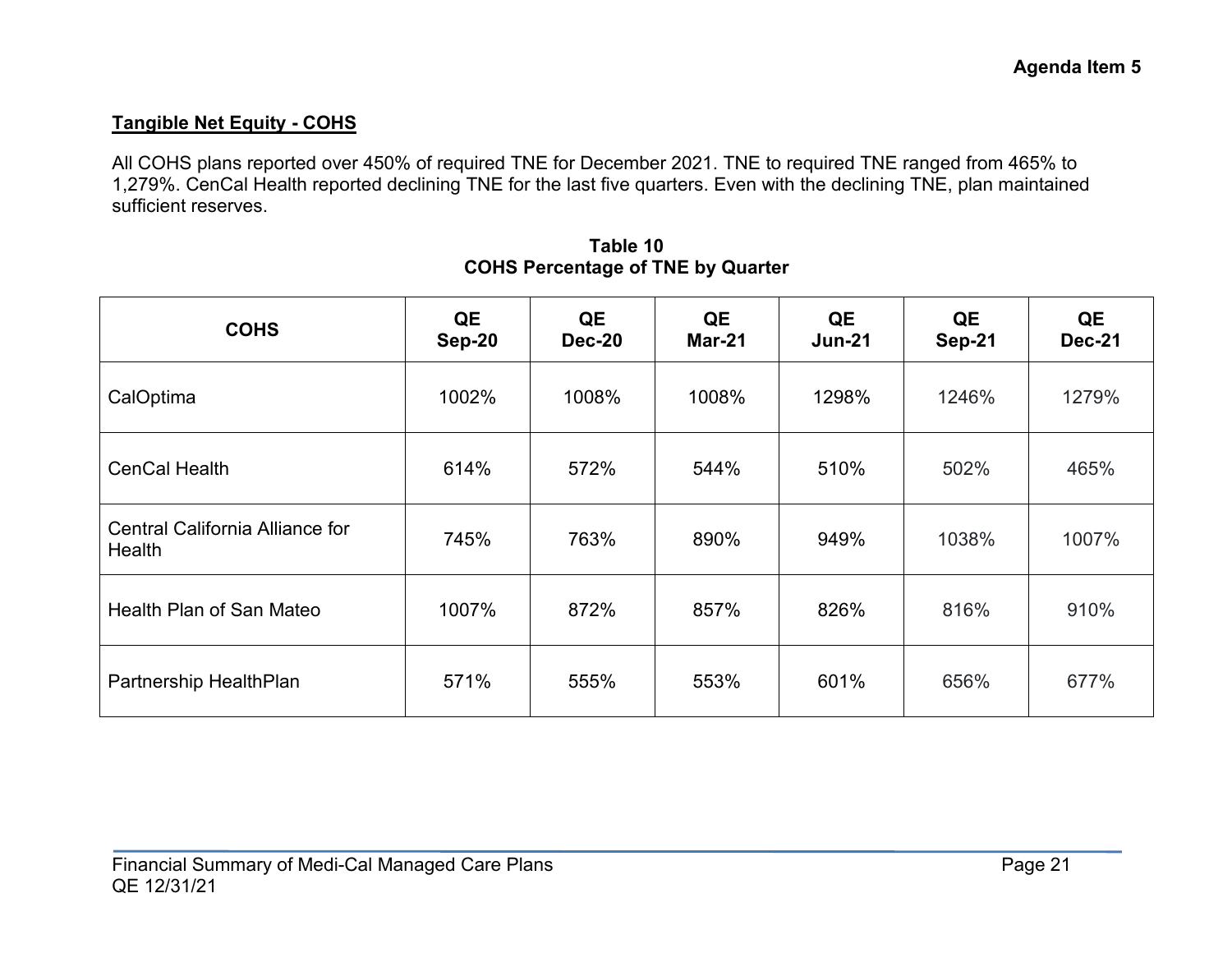#### **Cash Flow from Operations**

COHS plans reported \$179 million in cash flow from operations in December 2021. Similar to LIs, COHS plans' variation in cash flow from operations is attributed to the timing of Medi-Cal premium revenue paid by DHCS and Medi-Cal rate adjustments.

#### **Claims**

Pursuant to the Knox-Keene Act, full service health plans are required to process 95% of their claims within 45 working days. For the QE December 31, 2021, COHS plans did not report any claims processing or emerging claims payment deficiencies.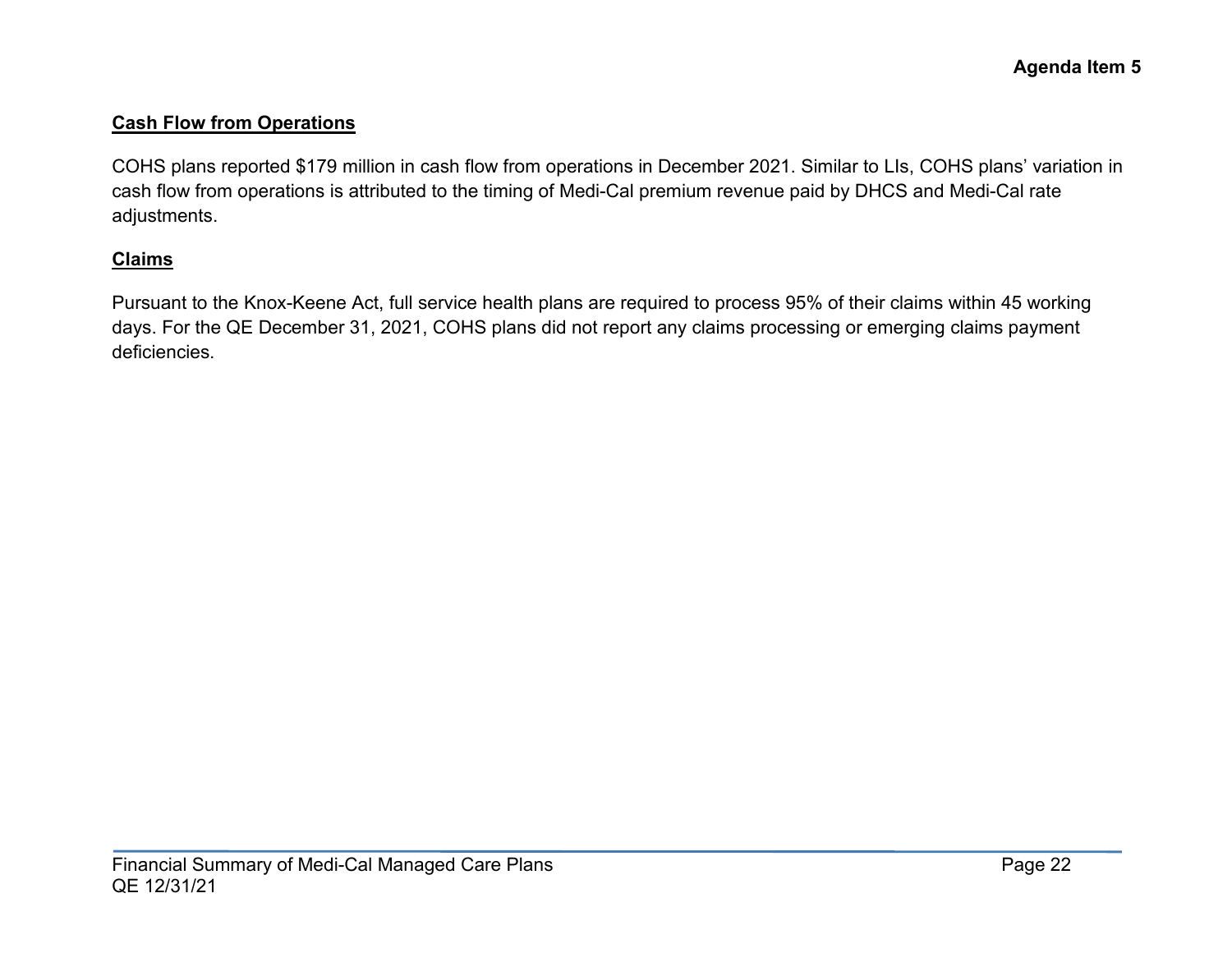# **V. Non-Governmental Medi-Cal Plans**

#### **A. Highlights**

- For the purposes of this report, Non-Governmental Medi-Cal (NGM) plans are health plans with greater than 50% Medi-Cal enrollment, that are neither a LI nor a COHS plan.
- Aetna Better Health of California, Inc. (Aetna Better Health) and UnitedHealthcare Community Plan of California, Inc. (UnitedHealthcare Community Plan) commenced their operations in December 2017.
- Eight NGM plans currently serve 37 counties. NGM plans and the counties in which they provide services are:
	- o Aetna Better Health Sacramento and San Diego.
	- o Blue Cross of California Partnership Plan, Inc. (Blue Cross of California Partnership Plan) Alameda, Alpine, Amador, Butte, Calaveras, Colusa, Contra Costa, El Dorado, Fresno, Glenn, Inyo, Kings, Madera, Mariposa, Mono, Nevada, Placer, Plumas, Sacramento, San Benito, San Francisco, Santa Clara, Sierra, Sutter Tehama, Tulare, Tuolumne, Yuba.
	- o Blue Shield of California Promise Health Plan Los Angeles and San Diego.
	- o California Health and Wellness Plan (California Health and Wellness) Alpine, Amador, Butte, Calaveras, Colusa, El Dorado, Glenn, Imperial, Inyo, Mariposa, Mono, Nevada, Placer, Plumas, Sierra, Sutter, Tehama, Tuolumne, and Yuba.
	- $\circ$  CHG Foundation San Diego.
	- o Health Net Community Solutions, Inc. (Health Net Community Solutions) Fresno, Kern, Kings, Los Angeles, Madera, Sacramento, San Diego, San Joaquin, Stanislaus, and Tulare.
	- o Molina Healthcare of California (Molina) Imperial, Los Angeles, Sacramento, Riverside, San Bernardino, and San Diego.
	- o UnitedHealthcare Community Plan San Diego
- The structure among NGM plans varies in the following ways: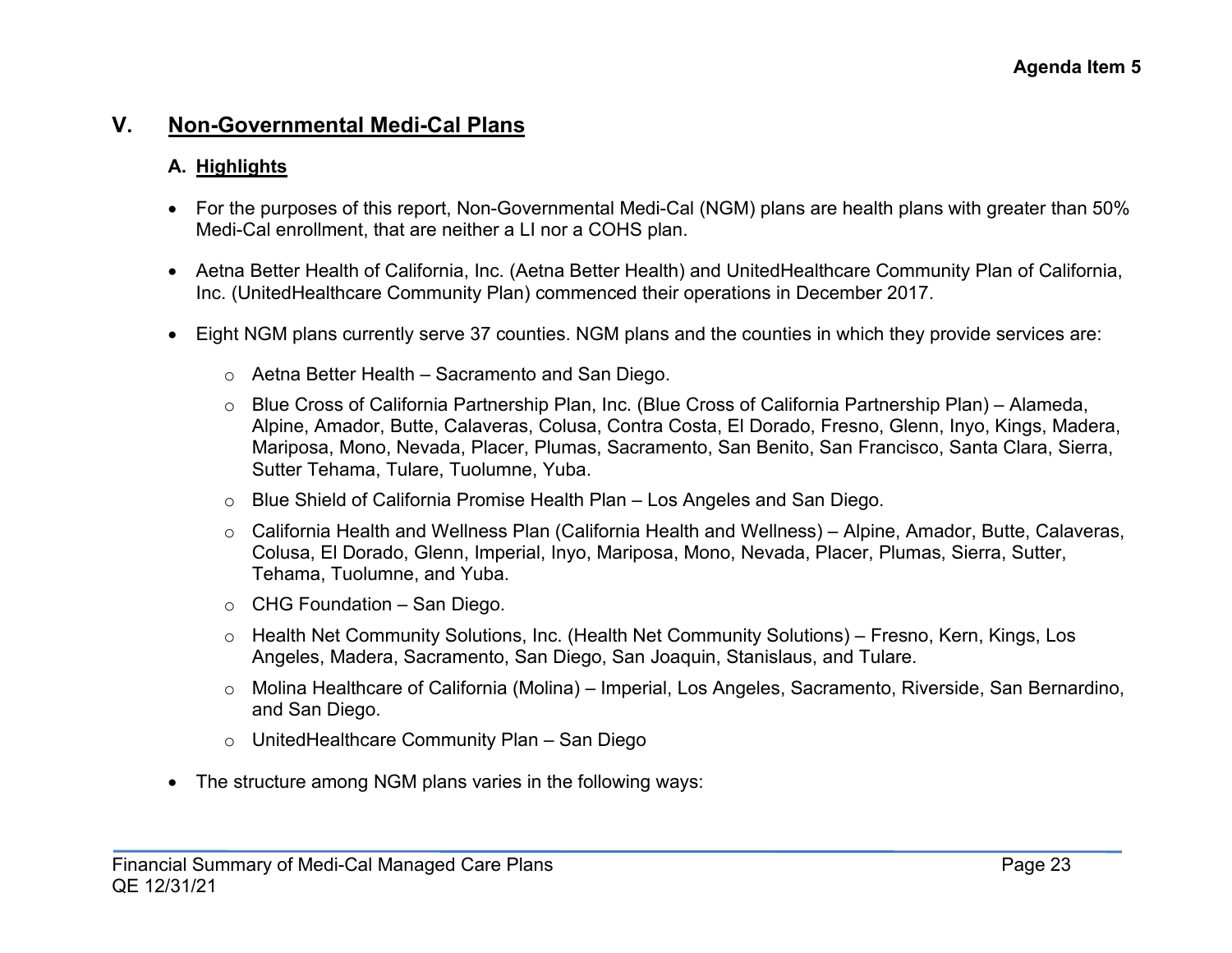- o Aetna Better Health is a for-profit wholly owned subsidiary of Aetna Health Holdings, LLC, whose ultimate parent is CVS Health Corporation (CVS Health).
- o Blue Cross of California Partnership Plan, Inc. is a for-profit wholly owned subsidiary of WellPoint Services, Services, Inc., which is subsidiary of Anthem, Inc., a publicly traded company. Blue Cross of California Partnership Plan paid dividend of \$75 million in 2020 and \$75 million in the fourth quarter of 2021 to its parent company.
- o Blue Shield of California Promise Health Plan is a not-for-profit health plan owned by California Physicians' Services (Blue Shield of California).
- o California Health and Wellness is a for-profit wholly owned subsidiary of Centene Corporation (Centene), a publicly traded company.
- o CHG Foundation is a not-for-profit health plan.
- o Health Net Community Solutions is a for-profit wholly owned subsidiary of Health Net, Inc., which is a subsidiary of Centene, a publicly traded company. Health Net Community Solutions paid dividends of \$250 million in 2020, \$400 million for the first half of 2021 and \$100 million in September 2021 and \$100 million in December 2021 to its parent company.
- o Molina is a for-profit wholly owned subsidiary of Molina Healthcare, Inc., a publicly traded company. Molina paid dividends of \$100 million in 2020, \$50 million in September 2021 and \$50 million in December 2021.
- o UnitedHealthcare Community Plan is a for-profit wholly owned subsidiary of United HealthCare Services, Inc., which is subsidiary of UnitedHealth Group, a publicly traded company.
- Kaiser Permanente serves another 169,000 Medi-Cal enrollees. Enrollment information for Kaiser Permanente is included in this report. However, financial solvency indicators are not included since the Medi-Cal enrollment reported by the plan represents less than 50% of their total enrollment. Its financial solvency is significantly impacted by other lines of business including commercial and Medicare. Kaiser Permanente meets the financial reserve requirements.
- NGM plans provide and administer health care services to Medi-Cal beneficiaries either as a direct contractor to DHCS, or as subcontractors to other health plans that contract with DHCS. For example, L.A. Care Health Plan has subcontracted with both Blue Shield of California Promise Health Plan and Molina in Los Angeles County.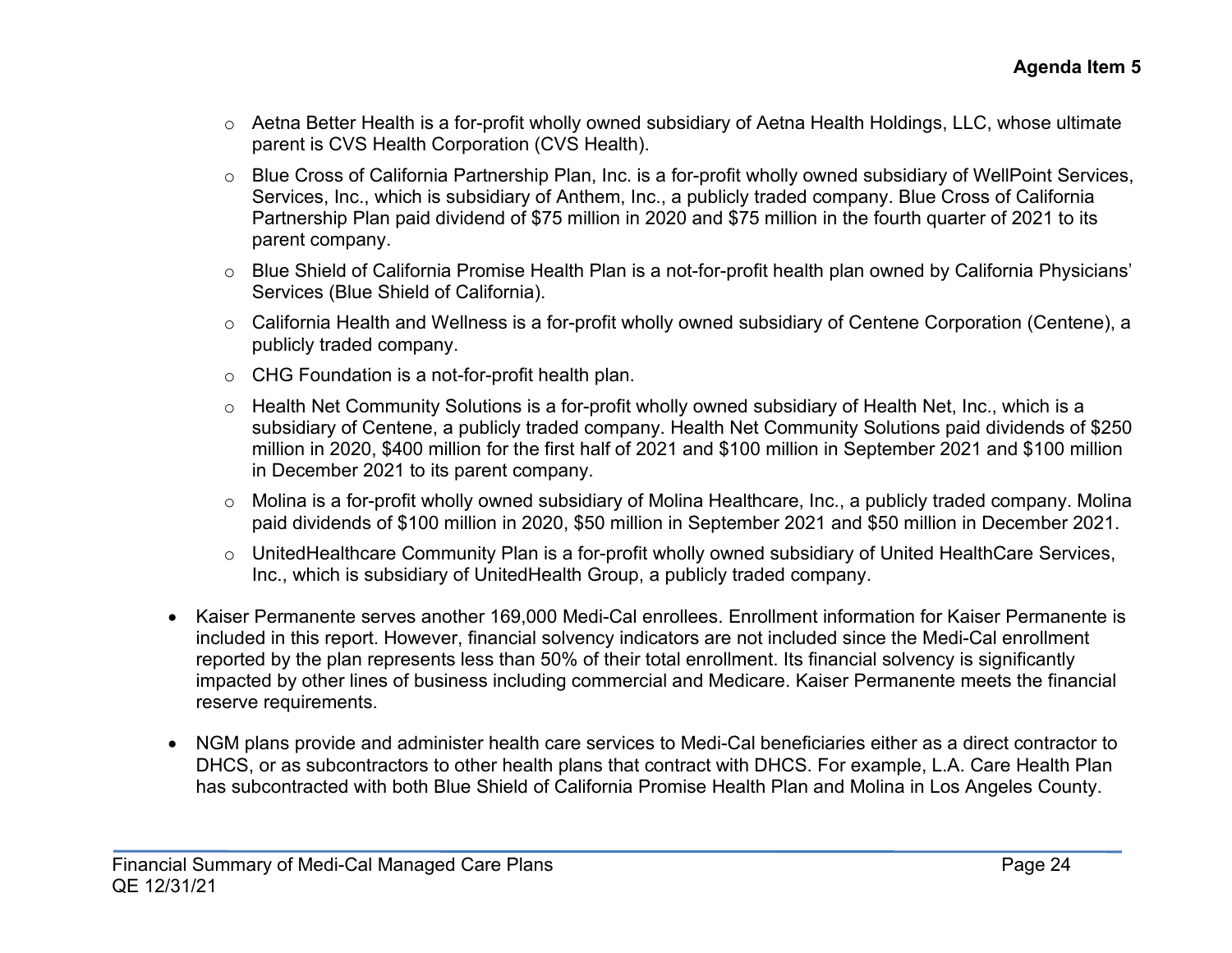- NGM plans' Medi-Cal enrollment increased 1.5% from September 2021 to December 2021.
- Similar to LI, and COHS plans, the medical expense ratio, administrative cost ratio, and profit or net income ratio fluctuated from quarter to quarter. The medical expense ratio ranged from 73.10% to 109.96%. The administrative cost ratio ranged from 5.06% to 14.76%.
- NGM plans reported a net income of \$145 million in December 2021, which was lower than the net income of \$295 million reported in September 2021.
- Tangible net equity for NGM plans ranged from 177% to 834% of required TNE in December 2021.
- NGM plans reported \$225 million in cash flow from operations in December 2021. This is a significant change from September 2021 when NGM plans reported cash flow from operations of \$638 million. The variation in cash flow from operations is attributed to the timing of Medi-Cal premium revenue paid by DHCS and Medi-Cal rate adjustments.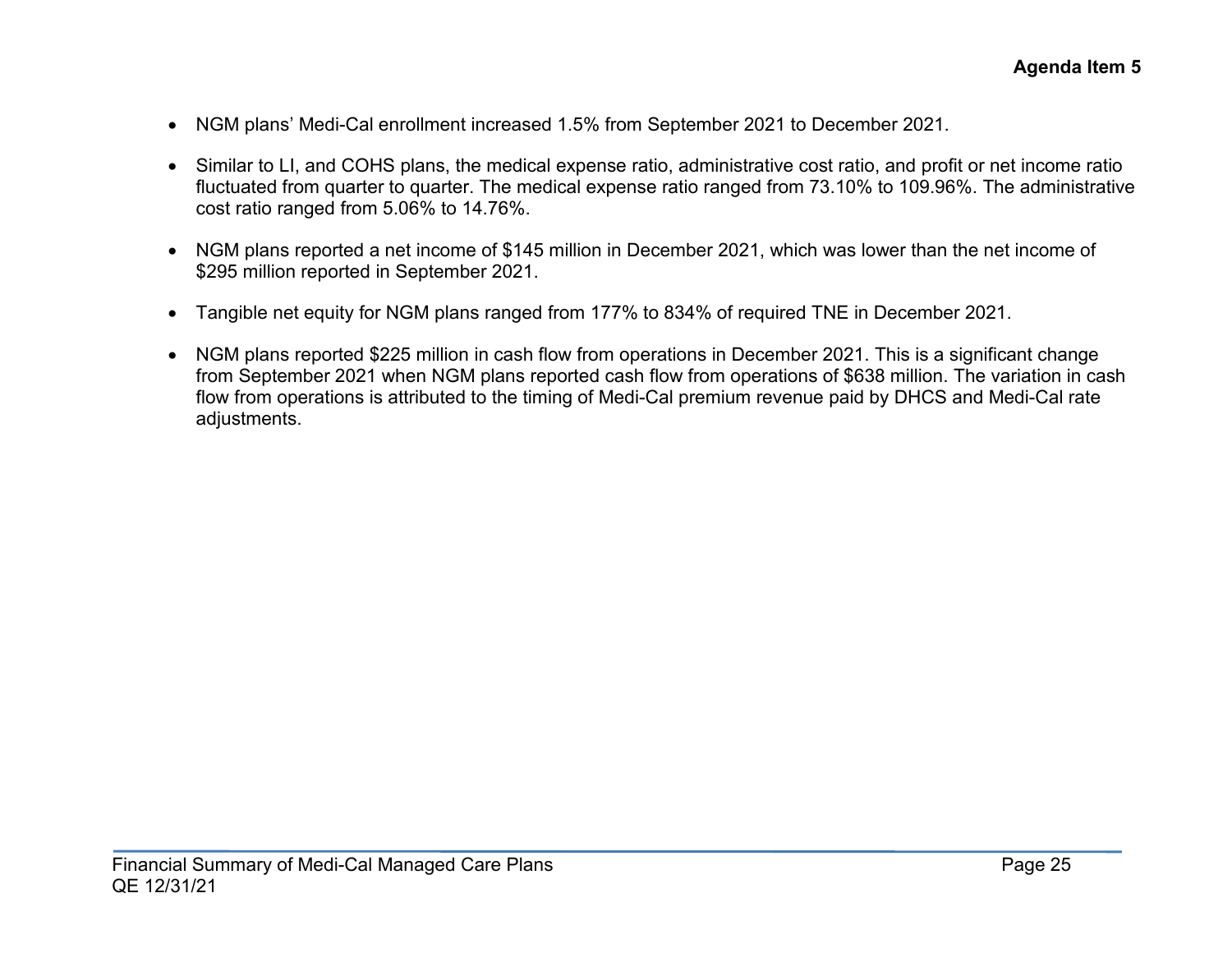#### **B. Enrollment Trends - Non-Governmental Medi-Cal Plans**

All NGM plans reported an increase in total enrollment for December 2021 compared to September 2021. The table below lists total enrollment by line of business as of December 2021 for NGM plans.

<span id="page-27-1"></span><span id="page-27-0"></span>

| Table 11                                                       |
|----------------------------------------------------------------|
| Line of Business Enrollment in Non-Governmental Medi-Cal Plans |
| December 2021                                                  |

| <b>Non-Governmental</b><br><b>Medi-Cal Plans</b>               | Medi-Cal  | <b>Commercial</b> | <b>Medicare</b> | Plan-to-Plan <sup>7</sup> | Others $8$     | <b>Total</b> |
|----------------------------------------------------------------|-----------|-------------------|-----------------|---------------------------|----------------|--------------|
| Aetna Better Health                                            | 41,666    | 0                 | 25,528          | 0                         | 0              | 67,194       |
| <b>Blue Cross of California</b><br>Partnership Plan            | 872,467   | 0                 | 3,854           | $\overline{0}$            | 0              | 876,321      |
| <b>Blue Shield of California</b><br><b>Promise Health Plan</b> | 119,190   | 0                 | $\overline{0}$  | 339,241                   | $\overline{0}$ | 458,431      |
| <b>California Health and Wellness</b>                          | 222,630   | $\overline{0}$    | $\overline{0}$  | 0                         | $\overline{0}$ | 222,630      |
| <b>CHG Foundation</b>                                          | 303,710   | $\overline{0}$    | $\overline{0}$  | $\overline{0}$            | $\overline{0}$ | 303,710      |
| <b>Health Net Community</b><br><b>Solutions</b>                | 1,495,990 | 0                 | 19,898          | 402,381                   | $\overline{0}$ | 1,918,269    |
| Molina                                                         | 483,405   | 60,913            | 2,685           | 81,466                    | $\overline{0}$ | 628,469      |
| UnitedHealthcare Community<br>Plan                             | 26,406    | 0                 | 1,625           | $\overline{0}$            | $\overline{0}$ | 28,031       |
| <b>Total Enrollment in NGMs</b>                                | 3,565,464 | 60,913            | 53,590          | 823,088                   | 0              | 4,503,055    |
| <b>Kaiser Permanente</b>                                       | 168,998   | 6,975,642         | 1,303,753       | 649,799                   | 262,280        | 9,360,472    |
| <b>Grand Total</b>                                             | 3,734,462 | 7,036,555         | 1,357,343       | 1,472,887                 | 262,280        | 13,863,527   |

<sup>7</sup> Majority of the Plan-to-Plan lives are with other Medi-Cal managed care plans

<sup>8</sup> Others include out of state line of business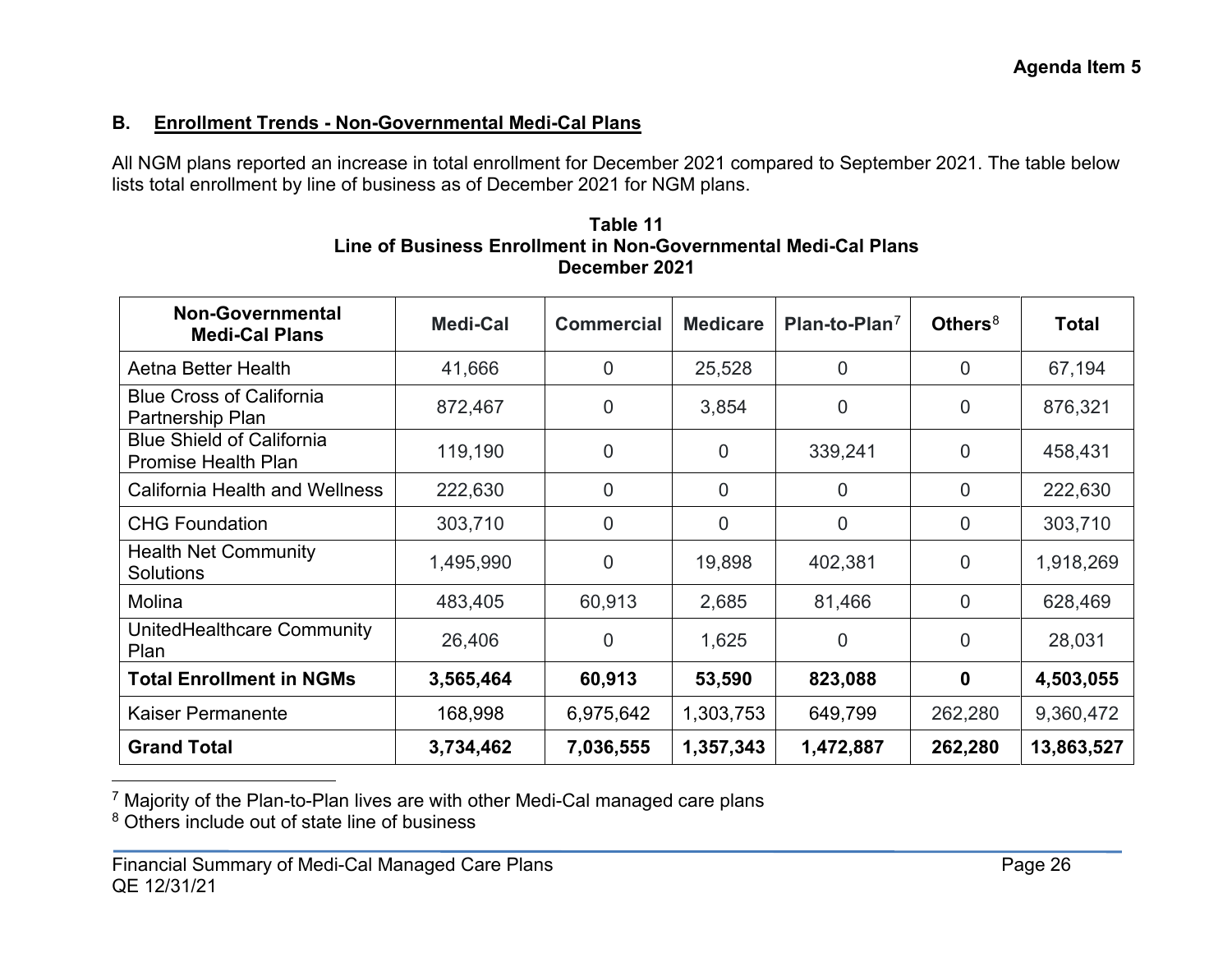Chart 5 illustrates the MCMC enrollment trend in NGM plans. This chart does not include the MCMC enrollment reported by Kaiser Permanente.



**Chart 5**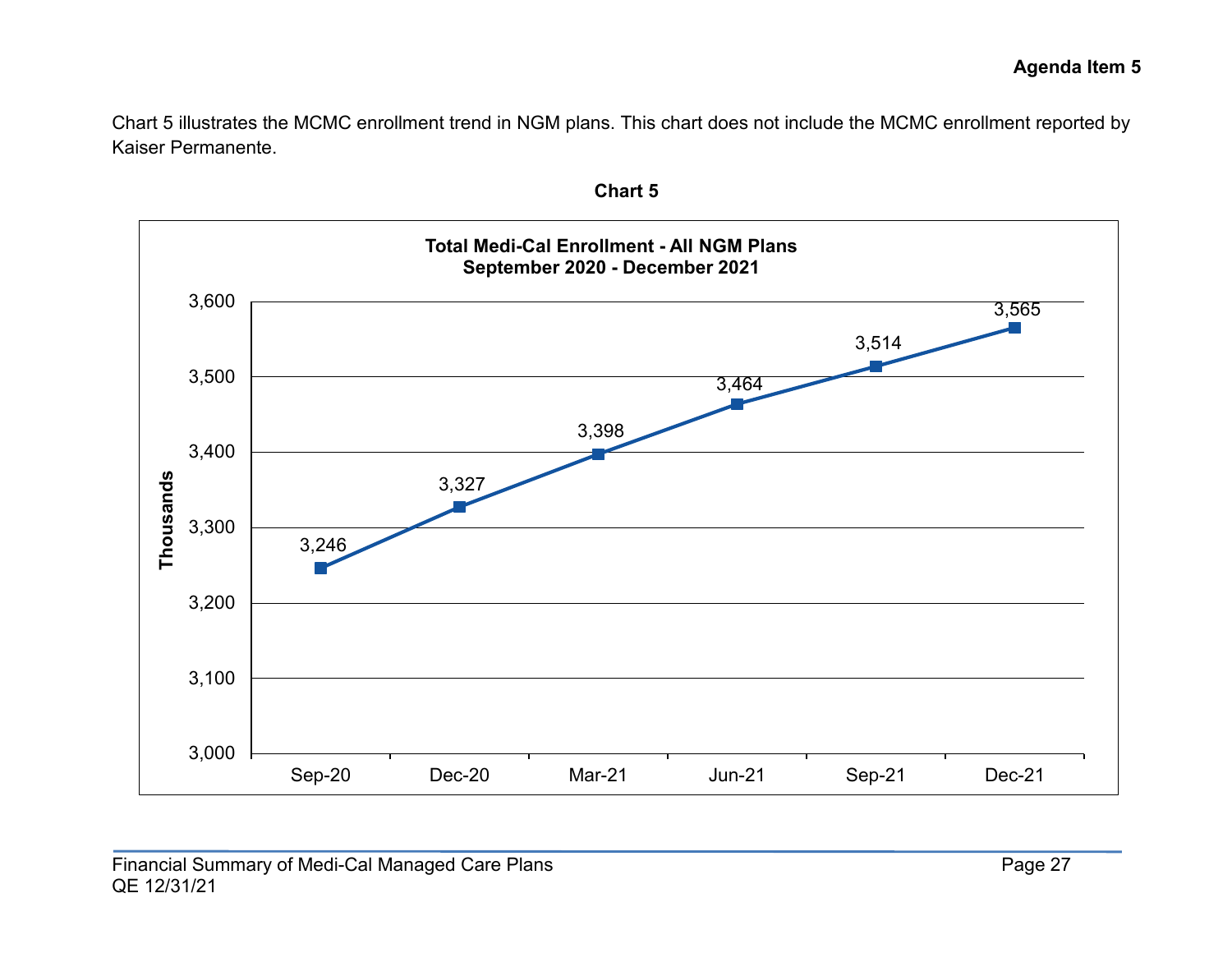Table 12 shows the Medi-Cal enrollment for the NGM plans over the past six quarters. All NGM plans reported an increase in Medi-Cal enrollment in December 2021 compared to prior five quarters.

| <b>Non-Governmental Medi-Cal Plans</b>                         | QE<br><b>Sep-20</b> | QE<br>Dec-20 | QE<br><b>Mar-21</b> | QE<br>$Jun-21$ | QE<br>$Sep-21$ | QE<br><b>Dec-21</b> |
|----------------------------------------------------------------|---------------------|--------------|---------------------|----------------|----------------|---------------------|
| Aetna Better Health                                            | 27,044              | 30,071       | 34,020              | 36,854         | 39,332         | 41,666              |
| <b>Blue Cross of California Partnership</b><br>Plan            | 783,174             | 808,082      | 825,630             | 843,954        | 857,476        | 872,467             |
| <b>Blue Shield of California Promise</b><br><b>Health Plan</b> | 97,442              | 103,414      | 108,631             | 113,134        | 116,312        | 119,190             |
| <b>California Health and Wellness</b>                          | 200,394             | 206,031      | 210,637             | 215,283        | 219,650        | 222,630             |
| <b>CHG Foundation</b>                                          | 270,534             | 276,672      | 284,535             | 292,055        | 297,655        | 303,710             |
| <b>Health Net Community Solutions</b>                          | 1,401,480           | 1,425,909    | 1,447,465           | 1,468,258      | 1,482,714      | 1,495,990           |
| Molina                                                         | 448,449             | 457,406      | 464,819             | 470,796        | 475,984        | 483,405             |
| UnitedHealthcare Community Plan                                | 17,754              | 19,851       | 21,973              | 23,673         | 24,962         | 26,406              |
| <b>Total Medi-Cal Enrollment</b>                               | 3,246,271           | 3,327,436    | 3,397,710           | 3,464,007      | 3,514,085      | 3,565,464           |

**Table 12 NGM Medi-Cal Enrollment by Quarter**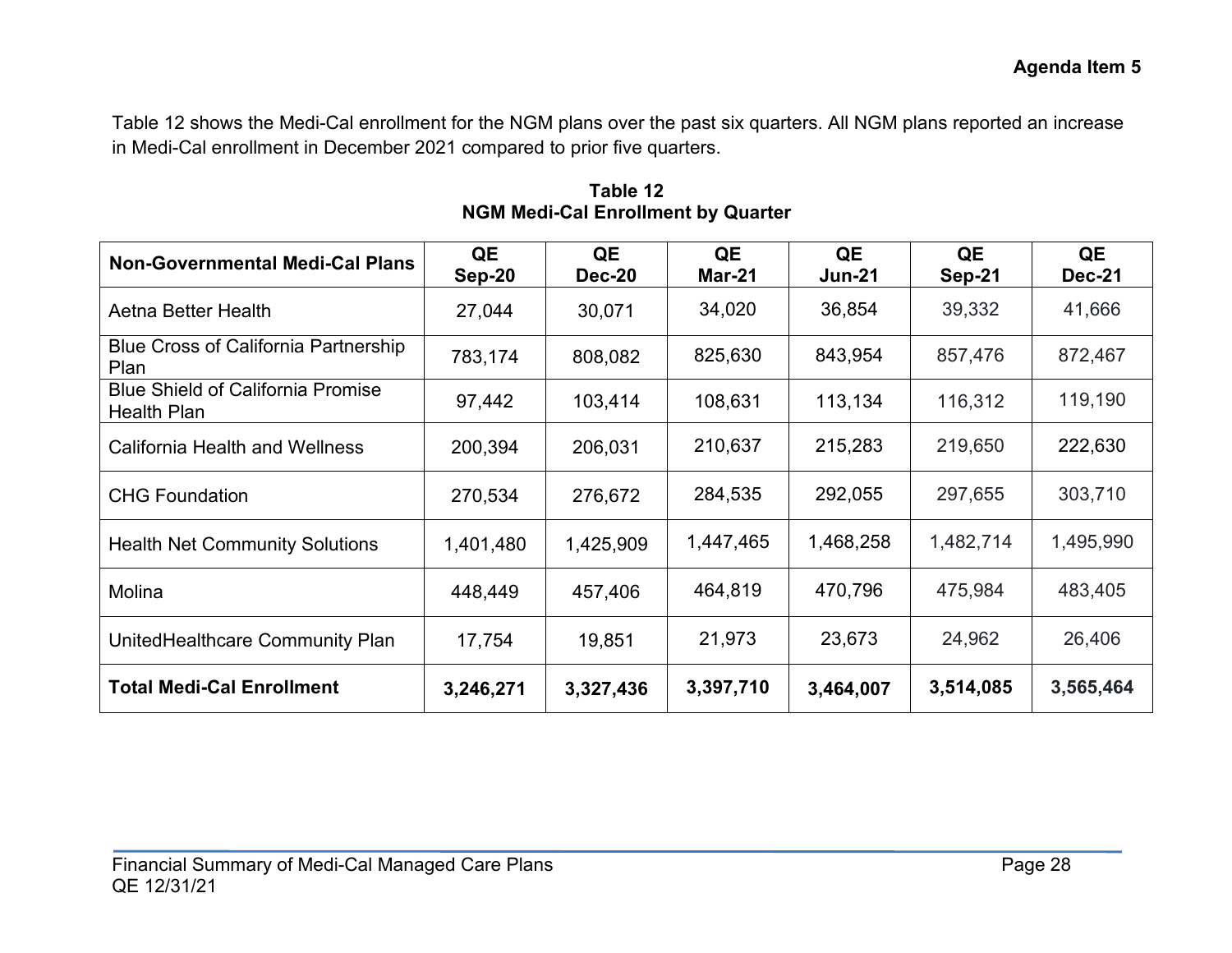#### **C. Financial Trends - Non-Governmental Medi-Cal Plans**

Chart 6 shows total revenue, medical expenses, administrative expenses, and net income for NGM plans. Total revenue and medical expense decreased slightly from previous quarter. This chart does not include the revenue, medical expenses, and net income reported by Kaiser Permanente.



**Chart 6**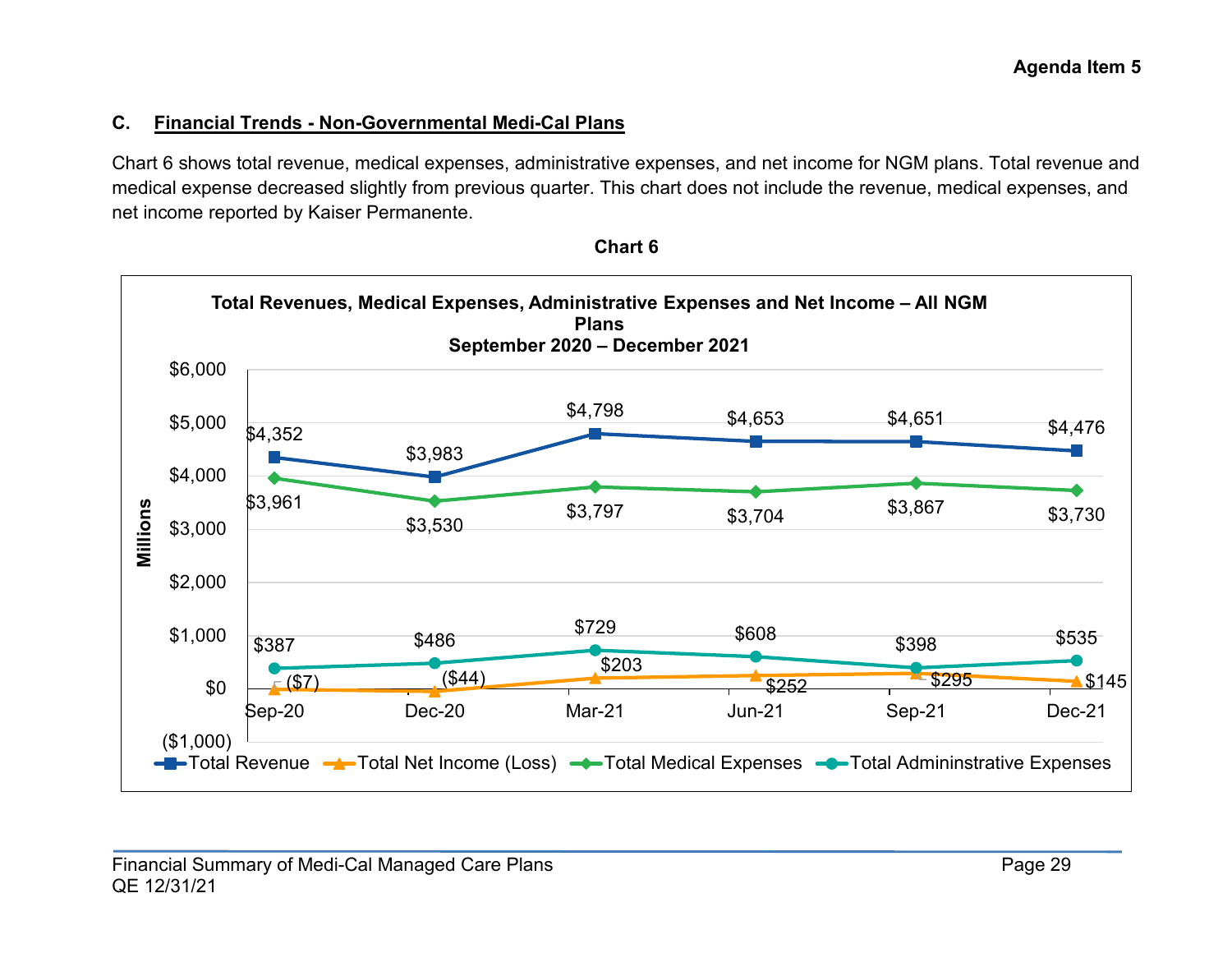#### **Financial Ratio – Non-Governmental Medi-Cal Plans**

Table 13 shows medical expense ratio for NGM plans over the past six quarters. The medical expense ratio, administrative cost ratio, and Profit or Net Income Ratio fluctuate from quarter to quarter.

|                                                                | QE Sep-21                          |                                     |                                  | QE Dec-21                   |                                     |                                  |
|----------------------------------------------------------------|------------------------------------|-------------------------------------|----------------------------------|-----------------------------|-------------------------------------|----------------------------------|
| <b>Non-Governmental</b><br><b>Medi-Cal Plans</b>               | Medical<br><b>Expense</b><br>Ratio | Administrative<br><b>Cost Ratio</b> | Profit or<br>Net Income<br>Ratio | Medical<br>Expense<br>Ratio | Administrative<br><b>Cost Ratio</b> | Profit or<br>Net Income<br>Ratio |
| Aetna Better Health                                            | 84.69%                             | 10.61%                              | 4.17%                            | 94.76%                      | 11.17%                              | $(5.54\%)$                       |
| <b>Blue Cross of California</b><br>Partnership Plan            | 79.75%                             | 11.58%                              | 7.03%                            | 84.79%                      | 11.58%                              | 4.10%                            |
| <b>Blue Shield of California</b><br><b>Promise Health Plan</b> | 91.21%                             | 7.74%                               | 1.38%                            | 90.44%                      | 7.85%                               | $(0.80\%)$                       |
| <b>California Health and Wellness</b>                          | 91.65%                             | 12.00%                              | $(2.31\%)$                       | 109.96%                     | 12.19%                              | (15.27%)                         |
| <b>CHG Foundation</b>                                          | 88.38%                             | 13.10%                              | $(1.99\%)$                       | 94.53%                      | 13.01%                              | $(7.91\%)$                       |
| <b>Health Net Community Solutions</b>                          | 84.49%                             | 4.63%                               | 8.06%                            | 84.82%                      | 5.06%                               | 6.48%                            |
| Molina                                                         | 72.54%                             | 14.60%                              | 10.62%                           | 73.10%                      | 14.76%                              | 9.63%                            |
| UnitedHealthcare Community<br>Plan                             | 73.31%                             | 10.18%                              | 19.49%                           | 90.56%                      | 10.60%                              | (1.88%)                          |

**Table 13 NGM Financial Ratio**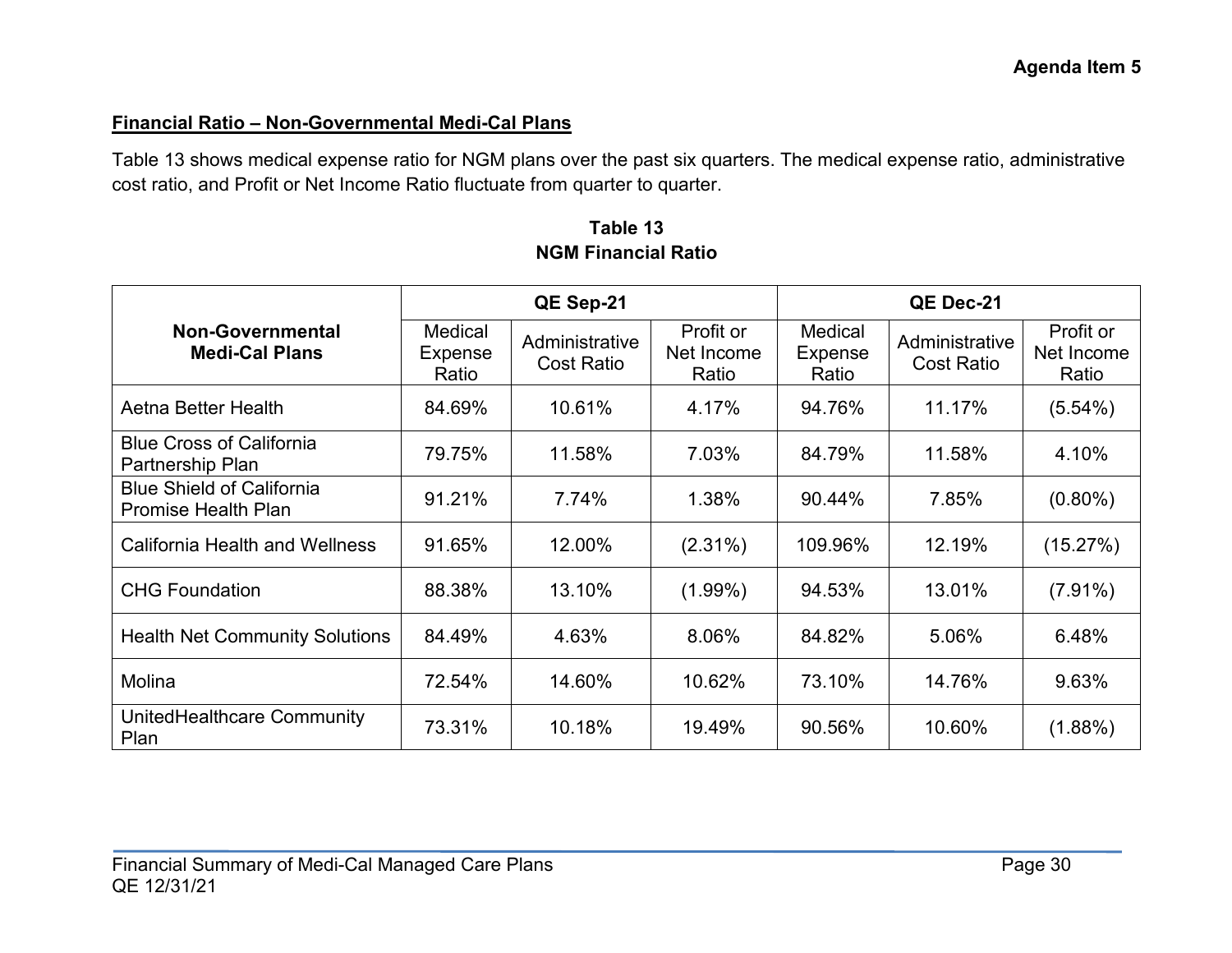# **Net Income - Non-Governmental Medi-Cal Plans**

Table 14 shows the net income for NGM plans over the past six quarters. Majority of NGM plans reported net loss for December 2021.

| <b>Non-Governmental Medi-Cal</b><br><b>Plans</b>               | QE<br>Sep-20 | QE<br>Dec-20 | QE<br>Mar-21 | QE<br><b>Jun-21</b> | QE<br>Sep-21 | QE<br><b>Dec-21</b> |
|----------------------------------------------------------------|--------------|--------------|--------------|---------------------|--------------|---------------------|
| Aetna Better Health                                            | \$4,225      | (\$10,630)   | \$8,668      | \$1,271             | \$5,273      | (\$6,952)           |
| <b>Blue Cross of California Partnership</b><br>Plan            | (\$38,401)   | \$36,882     | \$31,902     | \$43,599            | \$53,712     | \$31,132            |
| <b>Blue Shield of California Promise</b><br><b>Health Plan</b> | \$8,927      | (\$11,313)   | \$5,444      | (\$18,137)          | \$6,052      | (\$3,552)           |
| <b>California Health and Wellness</b>                          | (\$9,412)    | (\$8,046)    | (\$23,150)   | (\$8,569)           | (\$5,887)    | (\$35,537)          |
| <b>CHG Foundation</b>                                          | \$3,702      | \$19,047     | (\$12,504)   | (\$23,311)          | (\$6,024)    | (\$24,934)          |
| <b>Health Net Community Solutions</b>                          | \$8,090      | (\$420)      | \$159,629    | \$193,541           | \$171,355    | \$126,819           |
| Molina                                                         | \$14,645     | (\$65, 840)  | \$30,628     | \$61,375            | \$64,372     | \$58,775            |
| UnitedHealthcare Community Plan                                | \$1,110      | (\$3,924)    | \$2,148      | \$2,356             | \$6,271      | (\$630)             |
| <b>Total Net Income</b>                                        | (\$7,115)    | (\$44,244)   | \$202,765    | \$252,126           | \$295,124    | \$145,121           |

**Table 14 NGM Net Income by Quarter (in thousands)**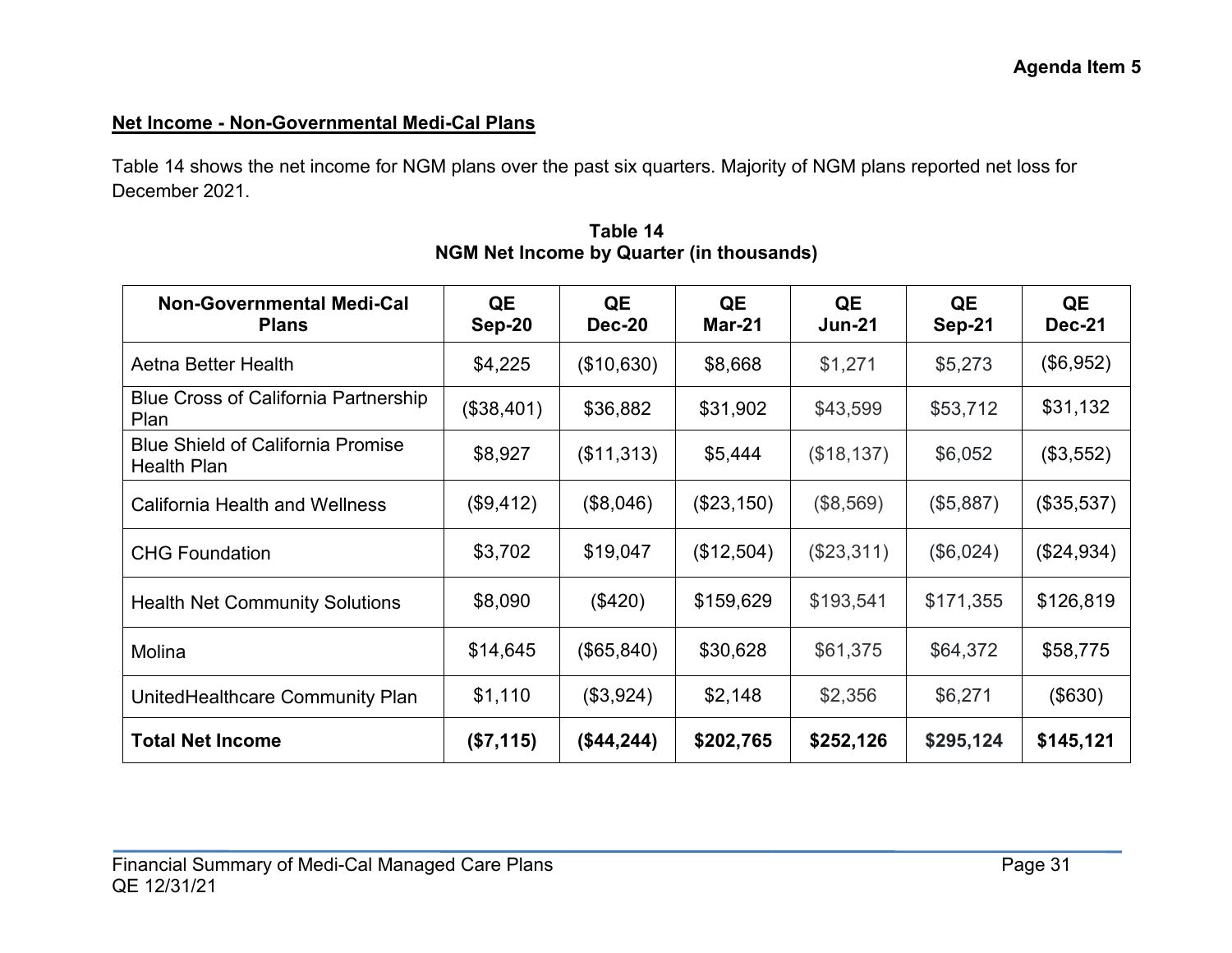#### **Tangible Net Equity - Non-Governmental Medi-Cal Plans**

NGM plans' TNE to required TNE ranged from 177% to 834% for December 2021. TNE reported by most NGM plans is lower than LI and COHS plans. Some NGM plans pay dividends to parent companies or shareholders, thereby reducing the reserve levels. All health plans are required to maintain TNE levels of 100% or higher.

| <b>Non-Governmental Medi-Cal</b><br><b>Plans</b>               | QE<br><b>Sep-20</b> | QE<br>Dec-20 | QE<br>Mar-21 | QE<br>$Jun-21$ | QE<br>Sep-21 | QE<br>Dec-21 |
|----------------------------------------------------------------|---------------------|--------------|--------------|----------------|--------------|--------------|
| Aetna Better Health                                            | 590%                | 372%         | 415%         | 579%           | 605%         | 509%         |
| <b>Blue Cross of California</b><br>Partnership Plan            | 628%                | 608%         | 632%         | 673%           | 734%         | 652%         |
| <b>Blue Shield of California</b><br><b>Promise Health Plan</b> | 752%                | 776%         | 808%         | 794%           | 814%         | 834%         |
| <b>California Health and Wellness</b>                          | 123%                | 183%         | 107%         | 118%           | 152%         | 177%         |
| <b>CHG Foundation</b>                                          | 943%                | 1031%        | 794%         | 802%           | 717%         | 659%         |
| <b>Health Net Community Solutions</b>                          | 722%                | 682%         | 666%         | 620%           | 717%         | 724%         |
| Molina                                                         | 207%                | 98%          | 183%         | 279%           | 302%         | 314%         |
| UnitedHealthcare Community<br>Plan                             | 725%                | 499%         | 444%         | 427%           | 386%         | 308%         |

**Table 15 NGM Percentage of TNE by Quarter**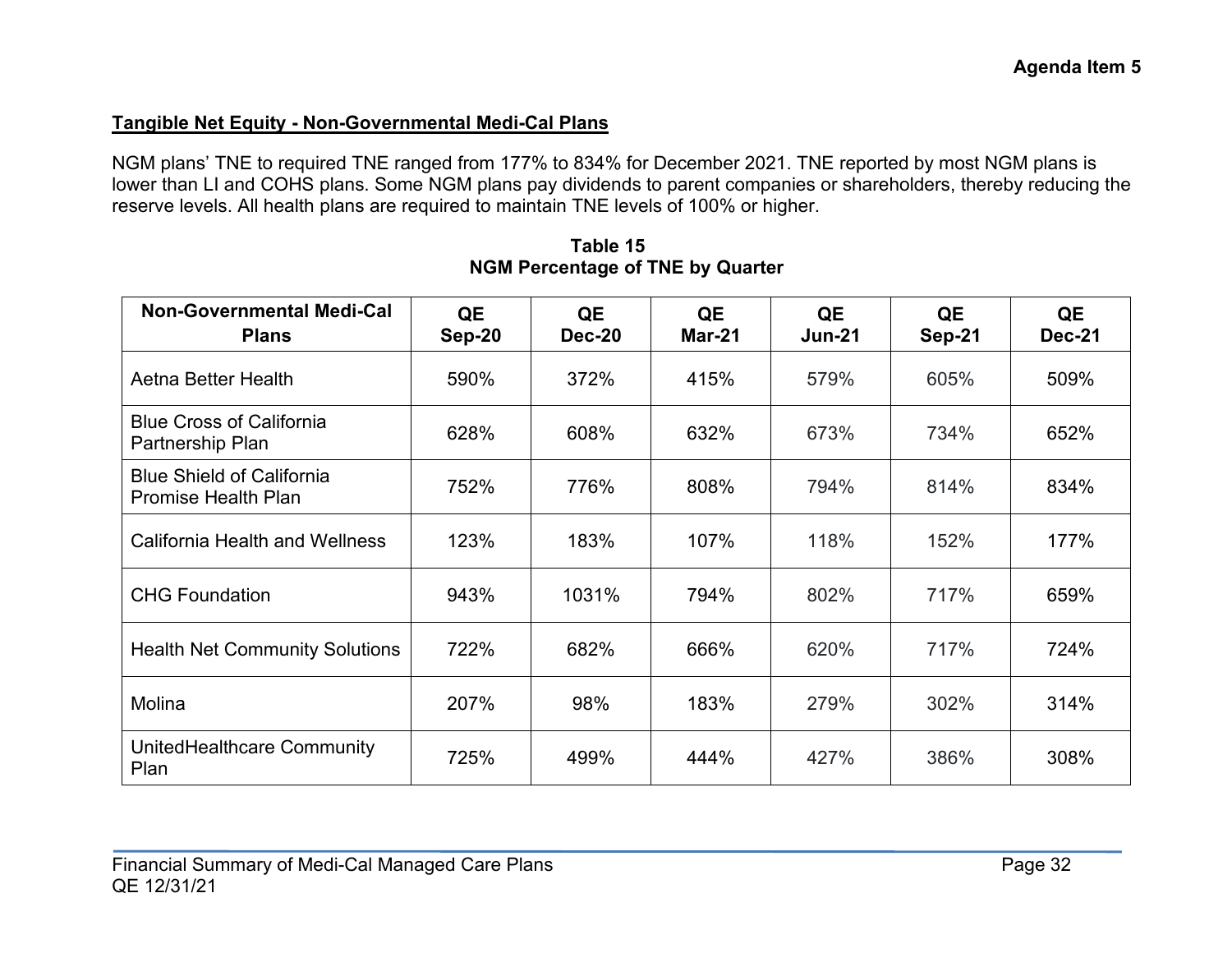#### **Cash Flow from Operations**

NGM plans reported \$225 million in cash flow from operations in December 2021. NGM plans' cash flow from operations is primarily attributed to the Medi-Cal premium revenue paid by DHCS and/or capitation revenue from their plan-to-plan arrangements with plans directly contracted with DHCS.

#### **Claims**

Pursuant to the Knox-Keene Act, full service health plans are required to process 95% of their claims within 45 working days. For QE December 31, 2021, Blue Cross of California Partnership Plan failed to process 95 percent of their claims within 45 working days and submitted corrective action plans outlining measures they are taking to comply with the regulations.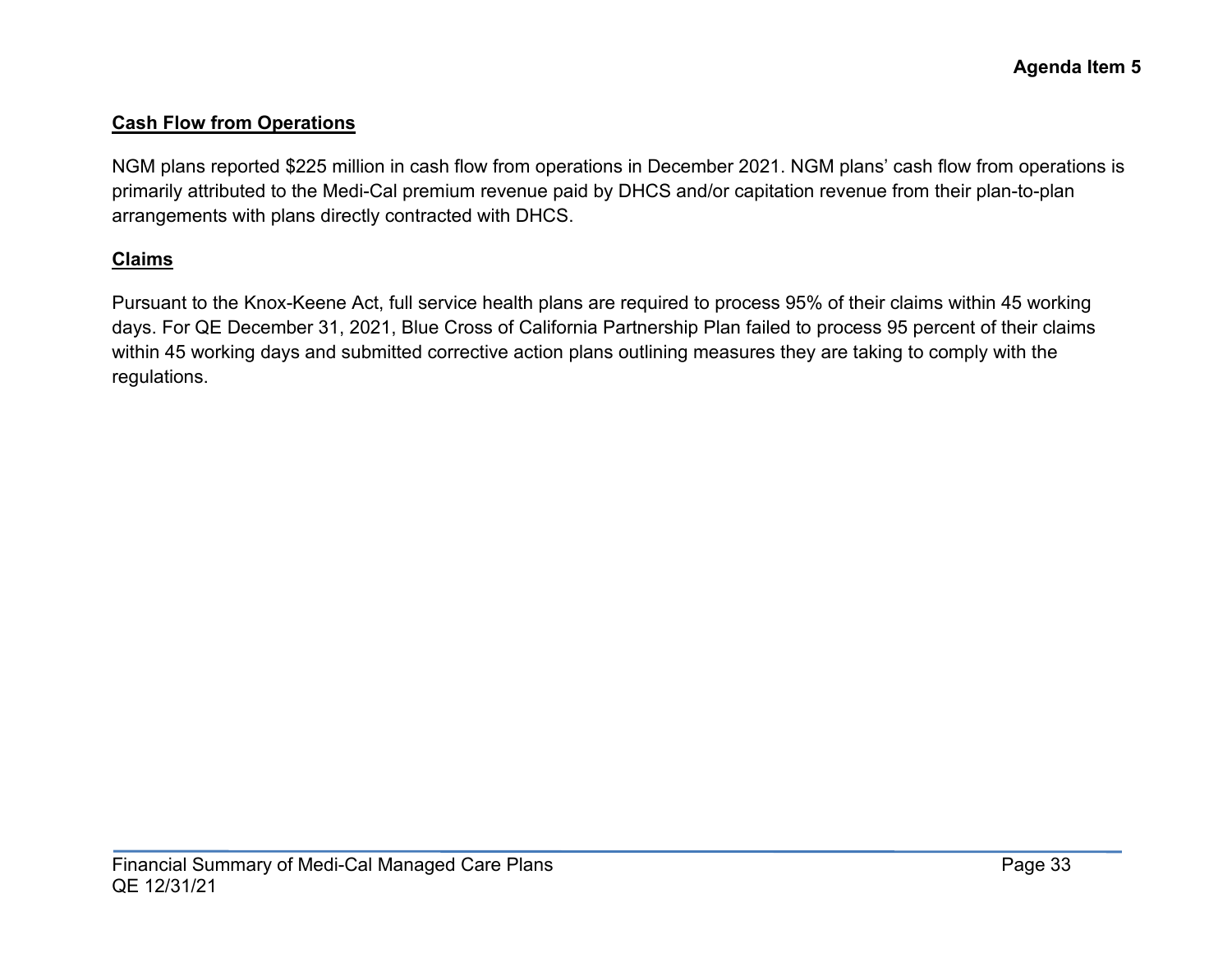# **Conclusion**

All MCMC plans reported increases in Medi-Cal enrollment largely due the suspension of the annual Medi-Cal redetermination requirement during the public health emergency. LI, COHS, and NGM plans experienced decreases in medical expenses during the first half of 2020 due to the stay-at-home order. However, since second half of 2020, all MCMC plans reported increases in medical expenses as a result of increased members' utilization of services and enrollment. The majority of the MCMC plans reported net income at December 31, 2021.

The Medi-Cal managed care plans continue to meet or significantly exceed the minimum TNE requirement. The DMHC will continue to monitor the enrollment trends and financial solvency of all Medi-Cal managed care plans. Additionally, the DMHC is working closely with DHCS on the implementation California Advancing and Innovating Medi-Cal (CalAIM) and Medi-Cal re-procurement to assess the financial impact of the changes on the MCMC plans.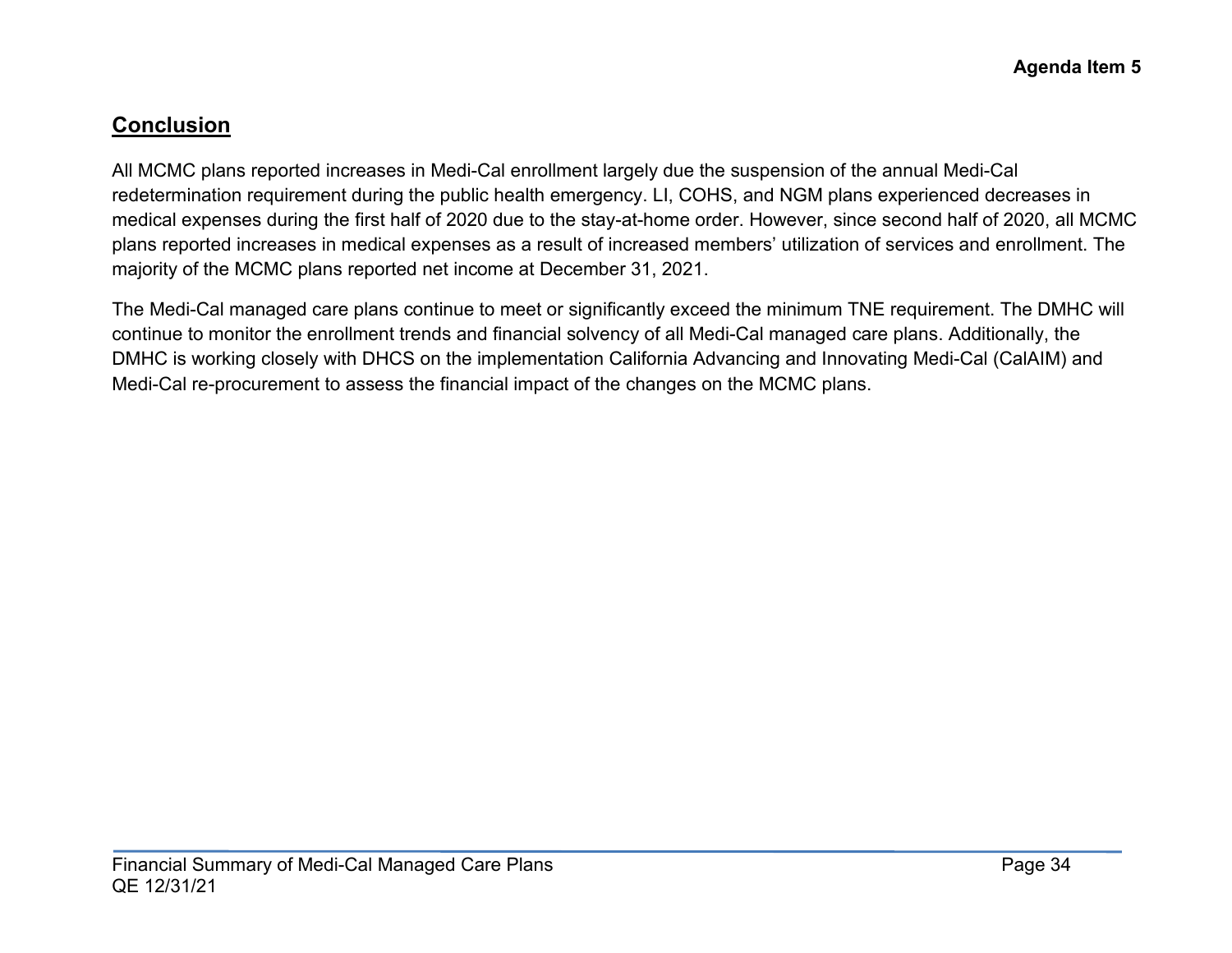#### **Medi-Cal Managed Care Plans: Counties Served, Medi-Cal Enrollment and TNE**

# **Appendix A – All LI Plan Counties Served, Medi-Cal Enrollment and TNE**

| <b>Health Plan</b>                | <b>Counties Served</b>       | <b>Medi-Cal</b><br><b>Enrollment</b> | <b>Total TNE to</b><br><b>Required</b><br><b>TNE (%)</b> |
|-----------------------------------|------------------------------|--------------------------------------|----------------------------------------------------------|
| Alameda Alliance                  | Alameda                      | 291,049                              | 532%                                                     |
| CalViva Health                    | Fresno, Kings, and Madera    | 393,125                              | 745%                                                     |
| Contra Costa Health Plan          | Contra Costa                 | 214,041                              | 665%                                                     |
| Health Plan of San Joaquin        | San Joaquin and Stanislaus   | 388,170                              | 789%                                                     |
| <b>IEHP</b>                       | Riverside and San Bernardino | 1,418,544                            | 600%                                                     |
| Kern Health Systems               | Kern                         | 298,205                              | 491%                                                     |
| L.A. Care Health Plan             | Los Angeles                  | 2,344,812                            | 701%                                                     |
| San Francisco Health Plan         | San Francisco                | 153,346                              | 664%                                                     |
| Santa Clara Family Health<br>Plan | Santa Clara                  | 291,097                              | 782%                                                     |

#### **Appendix B – All COHS Plan Counties Served, Medi-Cal Enrollment and TNE**

| <b>Health Plan</b>                               | <b>Counties Served</b>                                                                                                      | Medi-Cal<br><b>Enrollment</b> | <b>Total TNE to</b><br><b>Required</b><br><b>TNE (%)</b> |
|--------------------------------------------------|-----------------------------------------------------------------------------------------------------------------------------|-------------------------------|----------------------------------------------------------|
| CalOptima                                        | Orange                                                                                                                      | 867,738                       | 1279%                                                    |
| <b>CenCal Health</b>                             | Santa Barbara and San Luis Obispo                                                                                           | 209,689                       | 465%                                                     |
| Central California Alliance for<br><b>Health</b> | Merced, Monterey, and Santa Cruz                                                                                            | 386,531                       | 1007%                                                    |
| Health Plan of San Mateo                         | San Mateo                                                                                                                   | 131,560                       | 910%                                                     |
| Partnership HealthPlan                           | Del Norte, Humboldt, Lake, Lassen, Marin,<br>Mendocino, Modoc, Napa, Shasta, Siskiyou,<br>Solano, Sonoma, Trinity, and Yolo | 627,918                       | 677%                                                     |